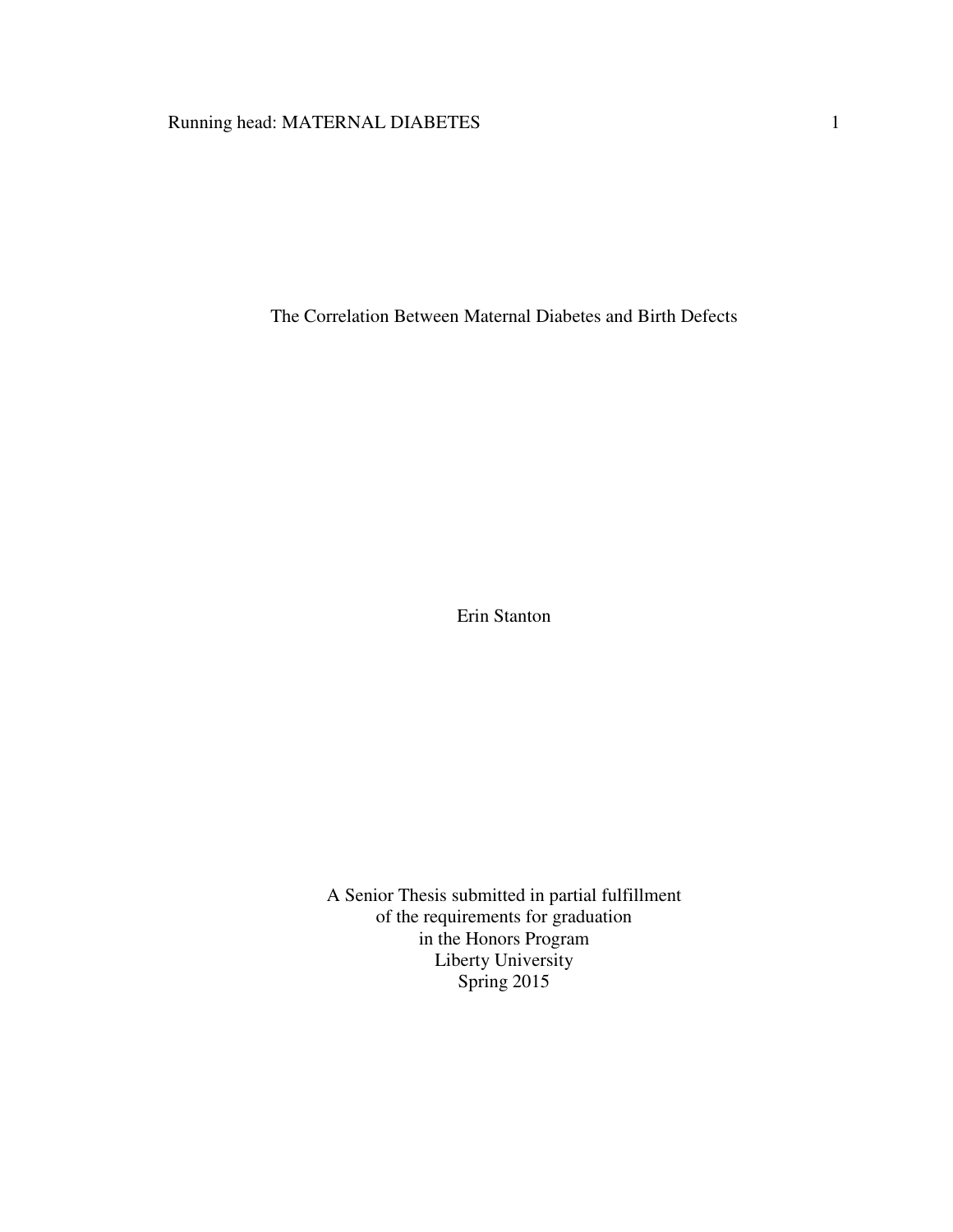Acceptance of Senior Honors Thesis

This Senior Honors Thesis is accepted in partial fulfillment of the requirements for graduation from the Honors Program of Liberty University.

# Kimberly D. Brown, DNP, RN, NEA-BC Thesis Chair

\_\_\_\_\_\_\_\_\_\_\_\_\_\_\_\_\_\_\_\_\_\_\_\_\_\_\_\_\_\_

Dana Woody, M.S.N. Committee Member

\_\_\_\_\_\_\_\_\_\_\_\_\_\_\_\_\_\_\_\_\_\_\_\_\_\_\_\_\_\_

Monica Brennan, D.Min. Committee Member

\_\_\_\_\_\_\_\_\_\_\_\_\_\_\_\_\_\_\_\_\_\_\_\_\_\_\_\_\_\_

Marilyn Gadomski, Ph.D. Assistant Honors Director

\_\_\_\_\_\_\_\_\_\_\_\_\_\_\_\_\_\_\_\_\_\_\_\_\_\_\_\_\_\_

\_\_\_\_\_\_\_\_\_\_\_\_\_\_\_\_\_\_\_\_\_\_\_\_\_\_\_\_\_\_ Date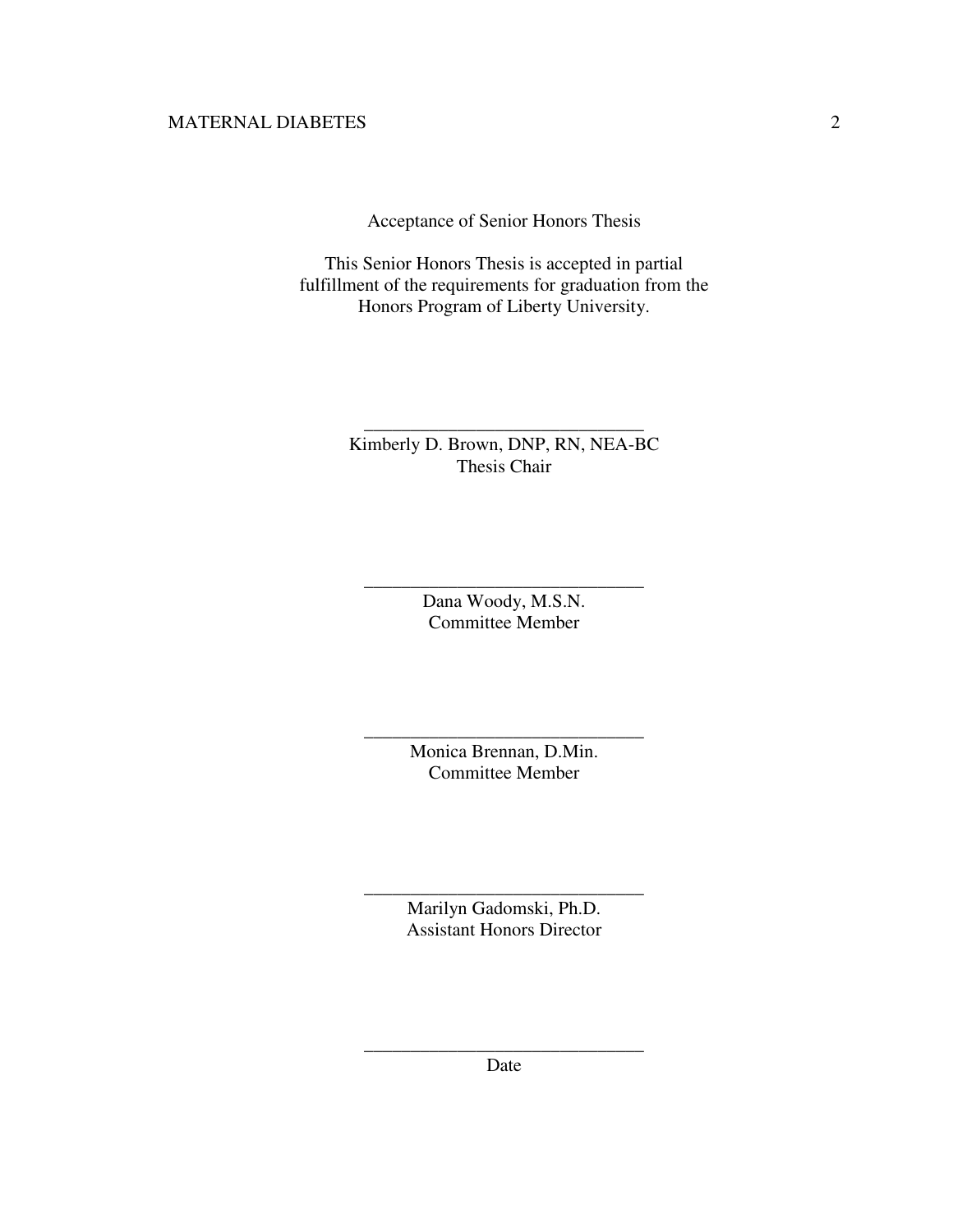## Abstract

Diabetes mellitus is one of the most common health problems in the United States, and it is shown to have negative outcomes in infants born to women who are diabetic. Although gestational diabetes mellitus is linked with a few birth defects, research has shown that women with pre-gestational diabetes mellitus have an increased risk of giving birth to infants with birth defects. Among all the defects studied, cardiac and neural tube defects occur most commonly. Appropriate measures should be taken to provide patient teaching, as well as appropriate and effective prenatal care, to women who are at the highest risk for having pre-gestational diabetes mellitus in order to decrease the risk of associated birth defects.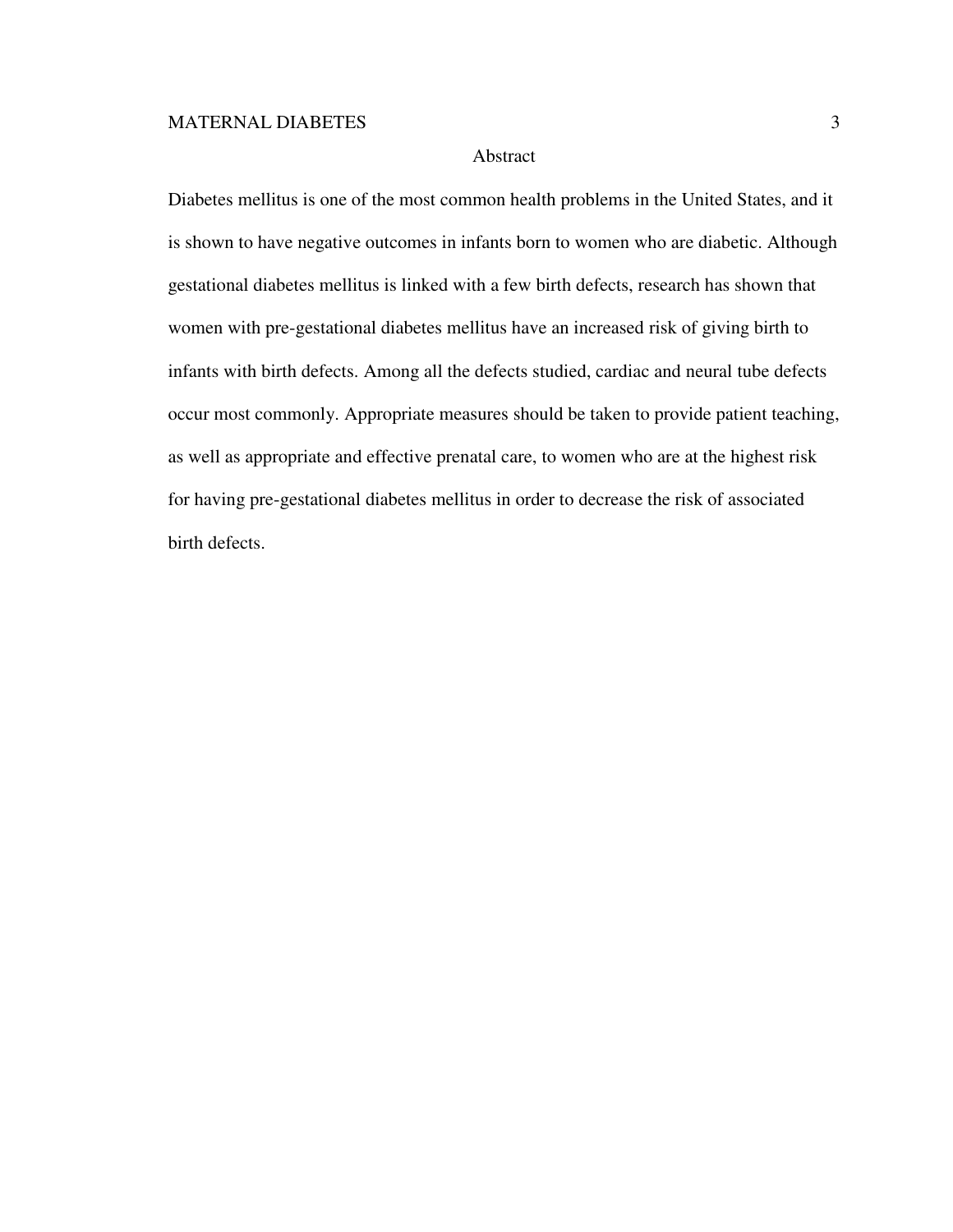The Correlation Between Maternal Diabetes and Birth Defects

#### **Diabetes Overview**

Diabetes is one of the most prevalent health conditions in America, and not only does it negatively affect the person who has diabetes, it is very harmful to infants born to mothers who have diabetes ("Gestational Diabetes", 2011). When discussing diabetes and pregnancy, it is important to be able to distinguish between the different types of diabetes mellitus (DM). Pre-gestational diabetes mellitus (PGDM) is the term used for women who were diagnosed with diabetes before they ever became pregnant. There are two types of pre-gestational diabetes mellitus: type I and type II. Type I diabetes occurs in people who have a pancreas that does not produce insulin, whereas type II diabetes occurs when a person's body does not use insulin properly and is therefore insulin resistant. Gestational diabetes mellitus (GDM) is the term used for a woman who did not have diabetes before becoming regnant, but who became diabetic at some point during pregnancy. No matter which type of diabetes the mother has during pregnancy, there are consequences to both the mother's health as well as the baby's (Michel, 2011).

There are many factors that are used to predict if a pregnant woman will likely become diabetic in the future. These include an early diagnosis of gestational diabetes mellitus in pregnancy, the necessity for insulin therapy during pregnancy, elevated blood sugar levels at the time of the diagnosis, preterm delivery, macrosomic infants, and having an abnormal oral glucose tolerance test two months after delivery. Gestational diabetes mellitus has been reported to have a strong connection with an increased risk of maternal morbidities as well as very serious perinatal morbidities and mortality (Khan, Ali, & Khan, 2013). There are negative consequences to both the mother's health as well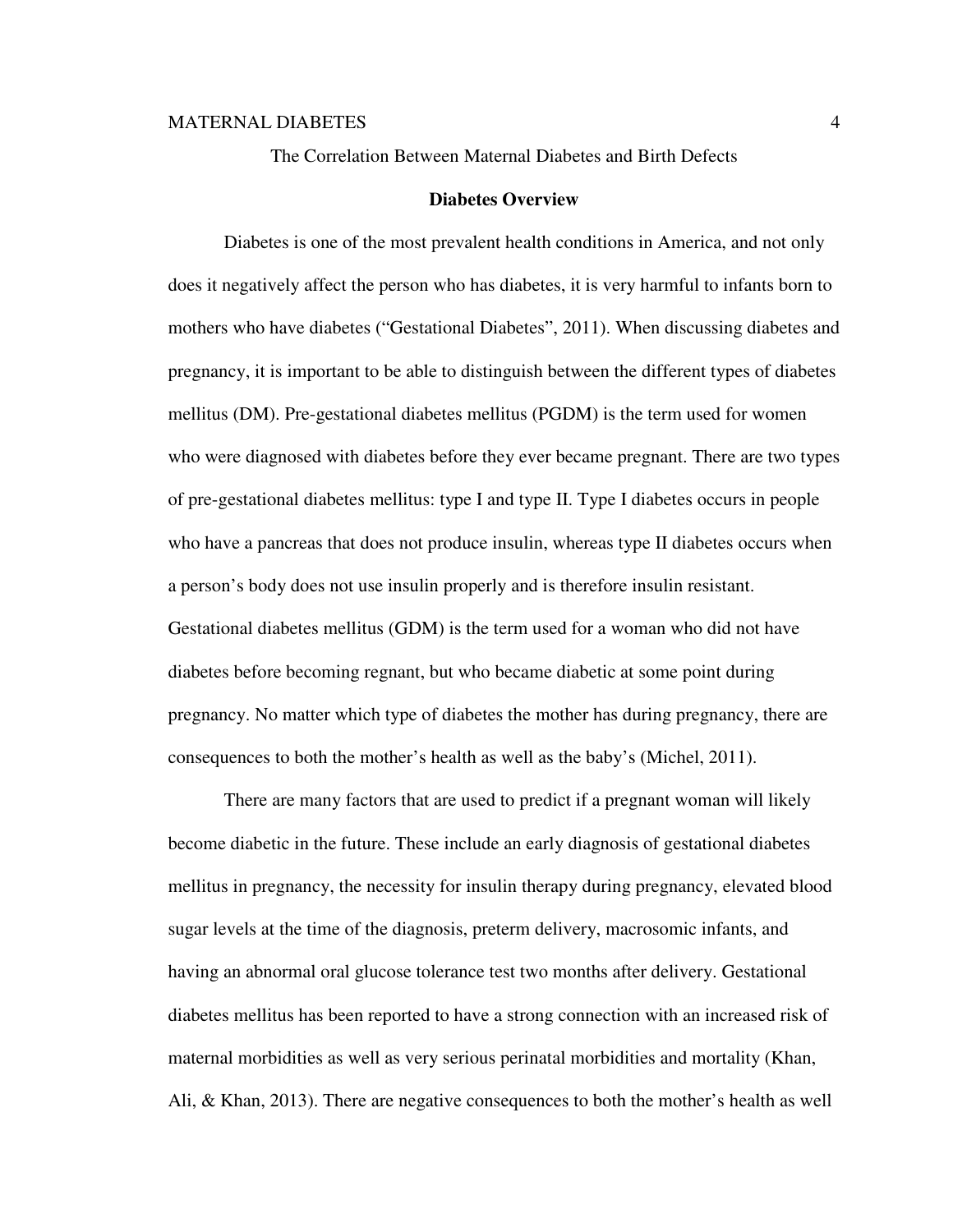as the baby's regardless of the type of diabetes the mother has during pregnancy. Because of this, it is imperative to understand the pathophysiology of the different types of diabetes in order to completely comprehend the effect that this health condition has on a developing fetus (Michel, 2011).

## **Different Types of Diabetes**

#### **Diabetes Mellitus Type I**

 Diabetes mellitus type I (DMI) is an autoimmune disorder characterized by the destruction of the beta cells in the pancreas and accounts for approximately 5-10% of all people with diabetes. In type I diabetes, the body attacks its own T cells and destroys pancreatic beta cells, which are in charge of secreting insulin, at various rates (Michel, 2011). In this type of diabetes, the rate of the destruction of the beta cells differs, being very fast in some individuals and slower in others (Guven, Matfin, & Kuenzi, 2009). In type I diabetes, the main characteristics are a complete absence of insulin, elevated blood glucose, and the breakdown of proteins and fats in the body. Because people with type I diabetes have a total lack of insulin, they are susceptible to developing ketoacidosis, which, if not treated properly and quickly, can be a life-threatening condition. One of the main actions of insulin is to prevent lipolysis, otherwise known as fat breakdown, and to release free fatty acids from fat cells. When there is no insulin produced, as in patients with type I diabetes, fatty acids are released from fat cells and the liver converts them into ketones, causing ketosis to occur. Because there is no insulin created by the body, it is necessary for all people with type I diabetes to use outside sources of insulin replacement to reverse the catabolic state, control their glucose levels, and to prevent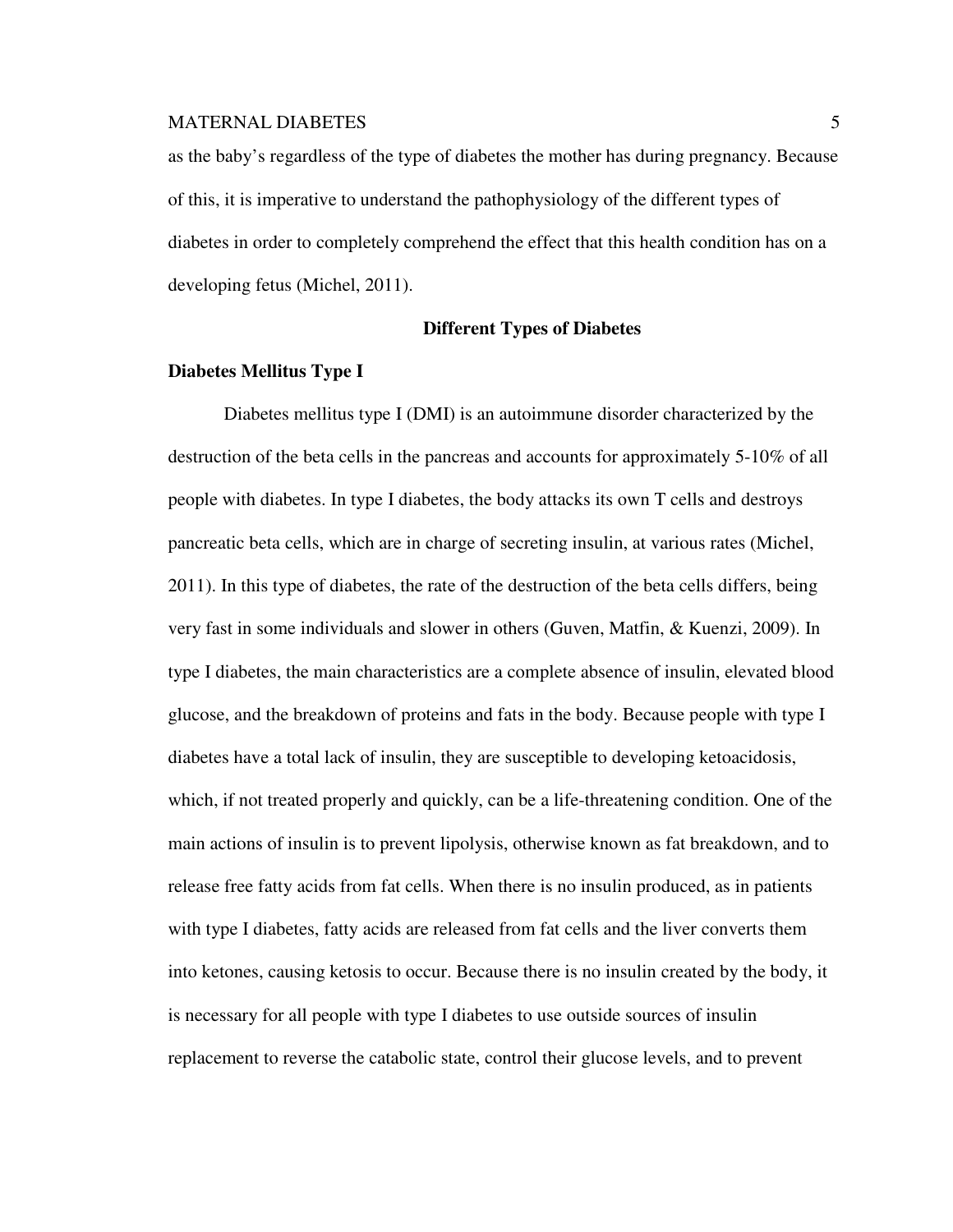ketoacidosis (Guven et al., 2009). Survival of people with type I diabetes is dependent on this exogenous source of insulin (Michel, 2011).

Type I diabetes mellitus is an autoimmune disorder, and although not much is known about the cause, it is thought that a genetic predisposition leads to the incidence of this condition in some people (Michel, 2011). Additionally, according to Van Belle, Coppieters, and Herrath (2011), type I diabetes, "Precipitates in genetically susceptible individuals, very likely as a result of an environmental trigger. Current genetic data point towards the following genes as susceptibility genes: HLA, insulin, PTPN22, IL2Ra, and CTLA4" (pp. 79).

## **Diabetes Mellitus Type II**

Diabetes mellitus type II accounts for 90-95% of all cases of diabetes. A heterogeneous condition in which there is insulin deficiency combined with high blood sugar, type II diabetes gradually impairs the beta cells over time (Guven et al., 2009). In type II diabetes, the pancreas usually produces some self-made insulin, however, the insulin produced is either inadequate to meet the needs of the body or is not used well by the tissues (Michel, 2011).

There are a few major abnormalities that have an active role in the development of type II diabetes. The first factor is insulin resistance, which is when the pancreas produces insulin but the body does not use it effectively and the tissues do not respond to the action of insulin when trying to metabolize glucose and lipids (Guven et al., 2009; Michel, 2011). The cause of this is either the unresponsive state of the insulin receptors to the action of insulin, or the insufficiency in the number of receptors. Because most insulin receptors are located on liver, muscle, and fat cells, when the insulin is not used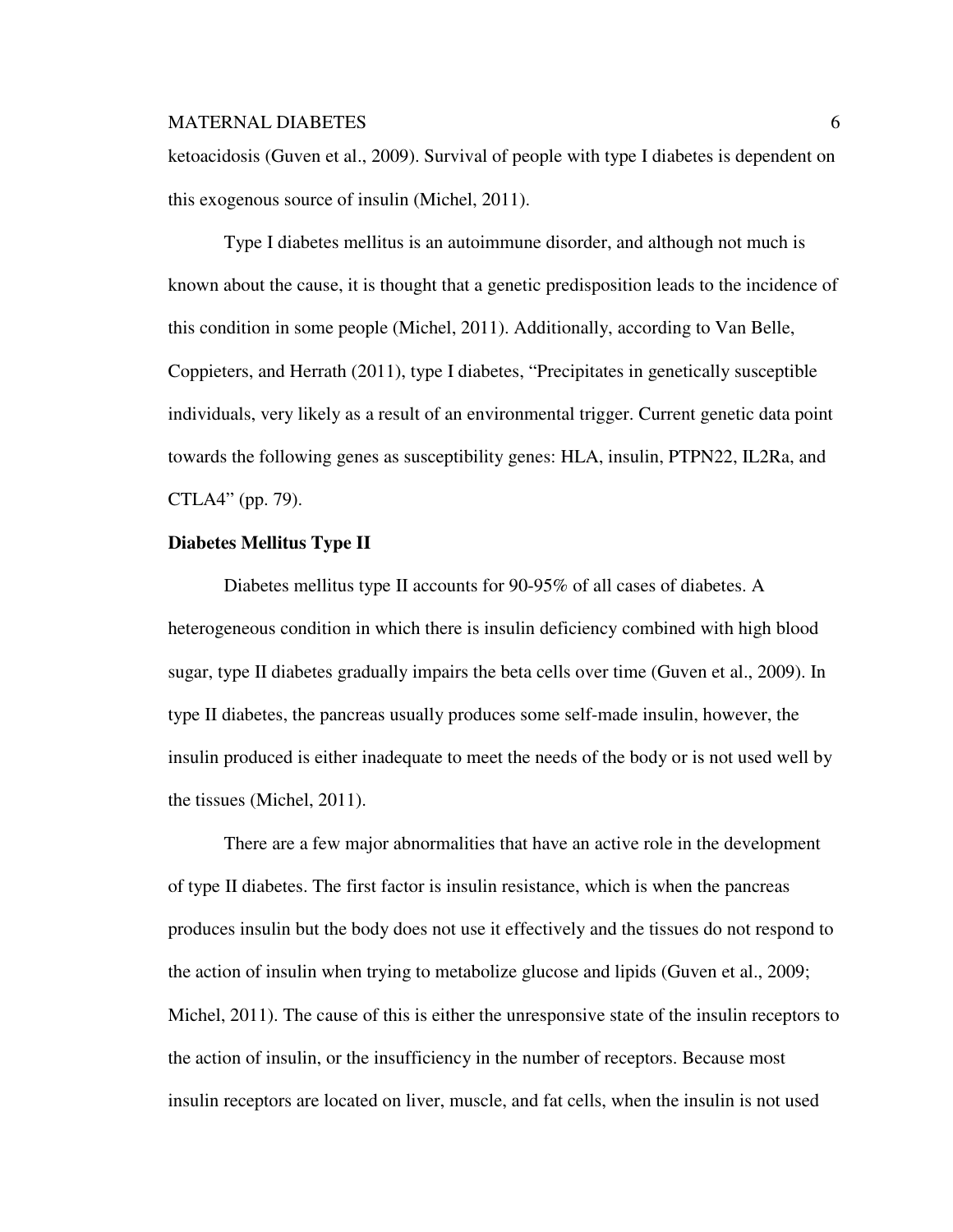correctly the glucose is hindered when trying to enter the cells, which results in hyperglycemia. Michel (2011) explained, "In the early stages of insulin resistance, the pancreas responds to high blood glucose by producing greater amounts of insulin. This creates a temporary state of hyperinsulinemia that coexists with the hyperglycemia" (p. 1222). According to Guven et al. (2009), the metabolic irregularities that cause type II diabetes, in addition to the body's resistance to insulin, includes an unbalanced secretion of insulin from the beta cells in the pancreas and an increase in the production of glucose by the liver. People with type II diabetes can have levels of insulin that range from high, to normal, to low, all depending on a number of factors.

Another factor that contributes to the development of type II diabetes is a substantial decrease in the ability of the pancreas to create insulin due to the beta cells becoming worn-out from the compensatory overproduction of insulin (Michel, 2011). Insulin resistance causes an increase in insulin secretion, also known as hyperinsulinemia, and occurs as the beta cells work to keep a normal level of glucose in the blood. Over time, this increased need for insulin secretion causes the beta cells to become exhausted and fail, which results in elevated glucose levels after meals and an eventual increase in production of glucose by the liver (Guven et al., 2009). It is not known why the beta cells cannot adapt; however it may be linked to the negative effects of long-term hyperglycemia or a high circulating volume of free fatty acids.

Additionally, a third factor in the development of type II diabetes mellitus is the inappropriate production of glucose by the liver. The liver does not accurately control the release of glucose in response to blood levels, and instead does so in a disorganized way that does not match the needs of the body at that time. Type II diabetes is usually a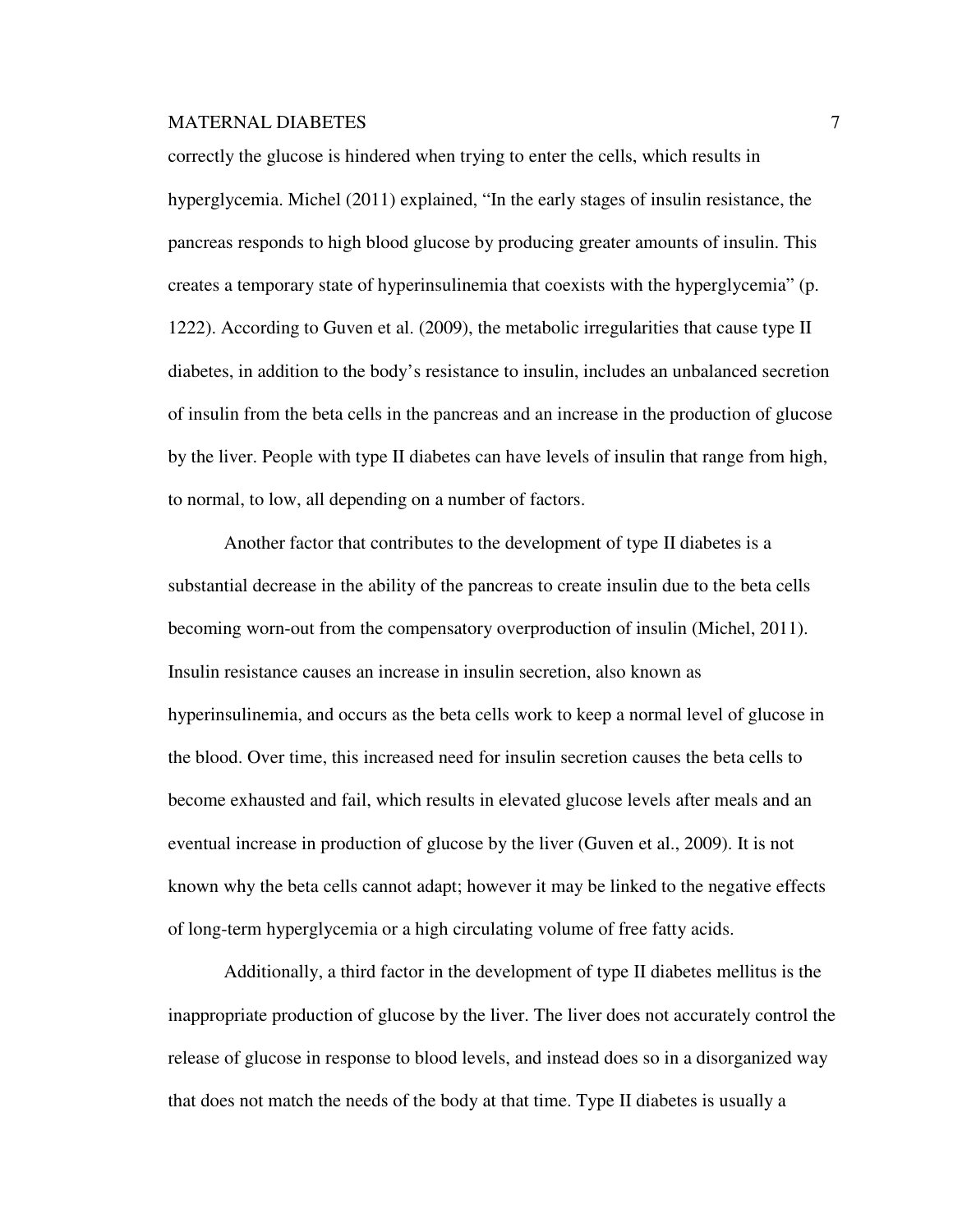disease with a gradual onset in which a person may go for years with hyperglycemia that is undiagnosed, and many people are only diagnosed due to the findings on routine laboratory testing (Michel, 2011).

According to the International Diabetes Federation (2014), risk factors for type II diabetes include family history of diabetes, obesity, physical inactivity, high blood pressure, impaired glucose tolerance, and increased age. A number of factors can be linked with the incidence of type II diabetes, but among them, obesity and physical inactivity are most strongly associated with the development of this disease (Guven et al., 2009).

## **Gestational Diabetes Mellitus**

 Gestational diabetes mellitus (GDM) refers to any degree of glucose intolerance that is discovered during pregnancy (Guven et al., 2009). Gestational diabetes mellitus occurs in about 7% of pregnancies in the United States and usually affects women who are obese or women with a family history of diabetes (Michel, 2011). This type of diabetes occurs due to the development of the placenta and the role it has in impairing insulin in the mother's blood stream during pregnancy. As the baby grows, the placenta introduces increased amounts of insulin-blocking hormones, thus raising the mother's blood sugar and causing the mother to have diabetes during her pregnancy (Michel, 2011). Usually, women with GDM do not have noticeable signs or symptoms; however, on occasion, they may have polydipsia, which is excessive thirst, or polyuria, which is increased urination ("Gestational Diabetes", 2011). Because gestational diabetes mellitus is considered a disorder of carbohydrate metabolism, the main focus for controlling and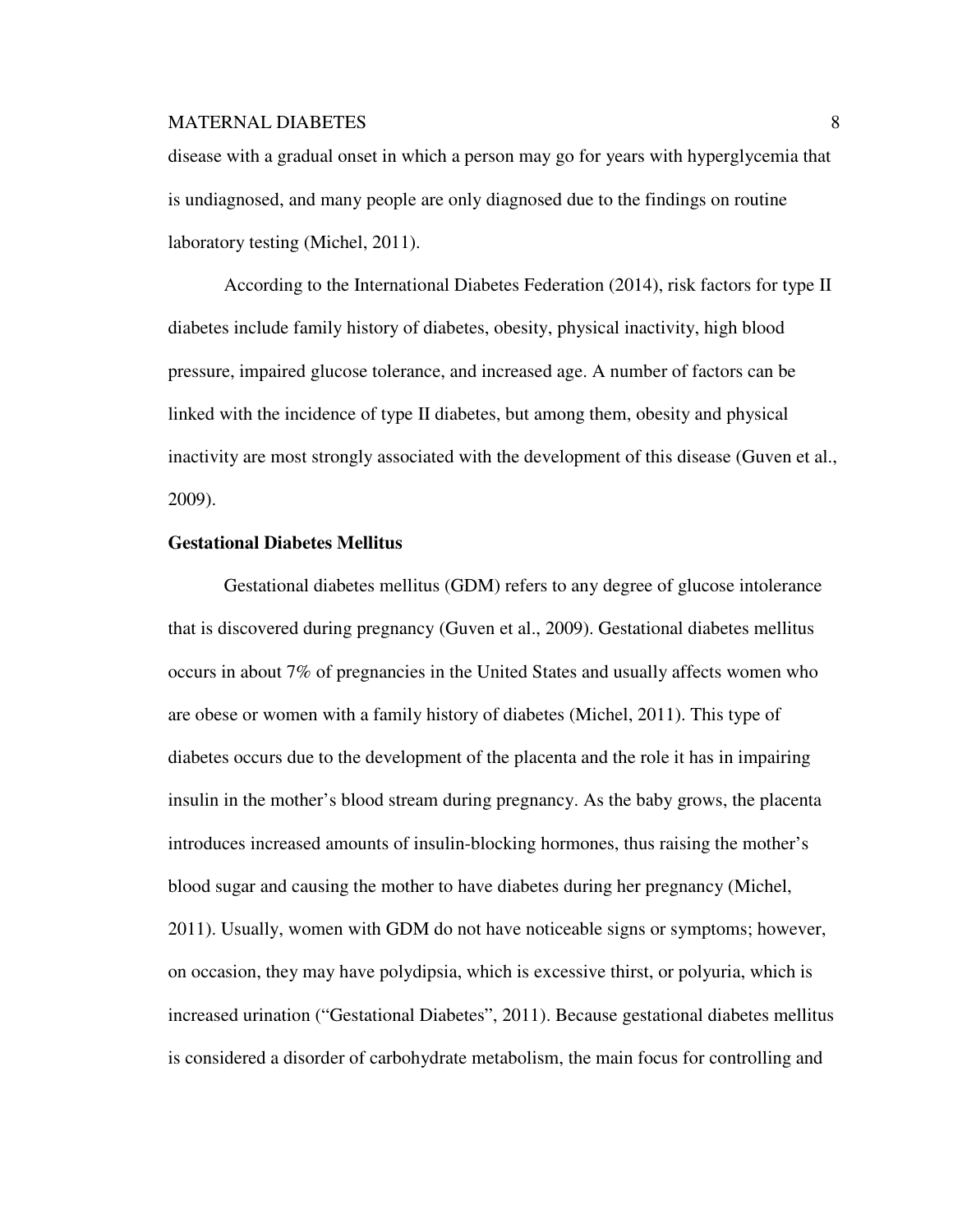directing treatment in the pregnant population focuses on controlling the amount of glucose in the blood (Khan et al., 2013).

**Risk factors.** Any woman can develop gestational diabetes, but there are certain risk factors that increase a woman's chance of developing GDM. These risk factors include women of advanced maternal age, women with a previous history of gestational diabetes mellitus, women with a family history of diabetes, women who are obese, women with recurrent urinary tract infections (UTIs), women who had infertility treatments, women who had an unexplained neonatal death, women who had a macrosomic baby, women who had pre-eclampsia, and women who are of African American, Hispanic, American Indian, or Asian descent (Khan et al., 2013; Michel, 2011). Although the effects of poorly controlled gestational diabetes mellitus are well known, there has not been any official agreement among professionals on the diagnostic criteria for gestational diabetes (Khan et al., 2013).

**Associated birth complications.** Although gestational diabetes mellitus is linked with fewer birth defects than pre-gestational diabetes, it still has the propensity to harm the fetus (Lale, Yu, & Ahmed, 2011). During a pregnancy in which the mother has gestational diabetes mellitus, the fetus is exposed to an increased amount of glucose, which results in the fetus having excess growth, a larger birth weight, impaired secretion of insulin, and a decreased sensitivity to insulin. Additionally, some of the negative neonatal outcomes such as stillbirth, jaundice, and birth trauma are more common in infants born to women with gestational diabetes as compared to infants born to healthy pregnant women (Khan et al., 2013). Some of the short-term complications of an infant who has an excess birth weight are shoulder dystocia and infant hypoglycemia (Khan et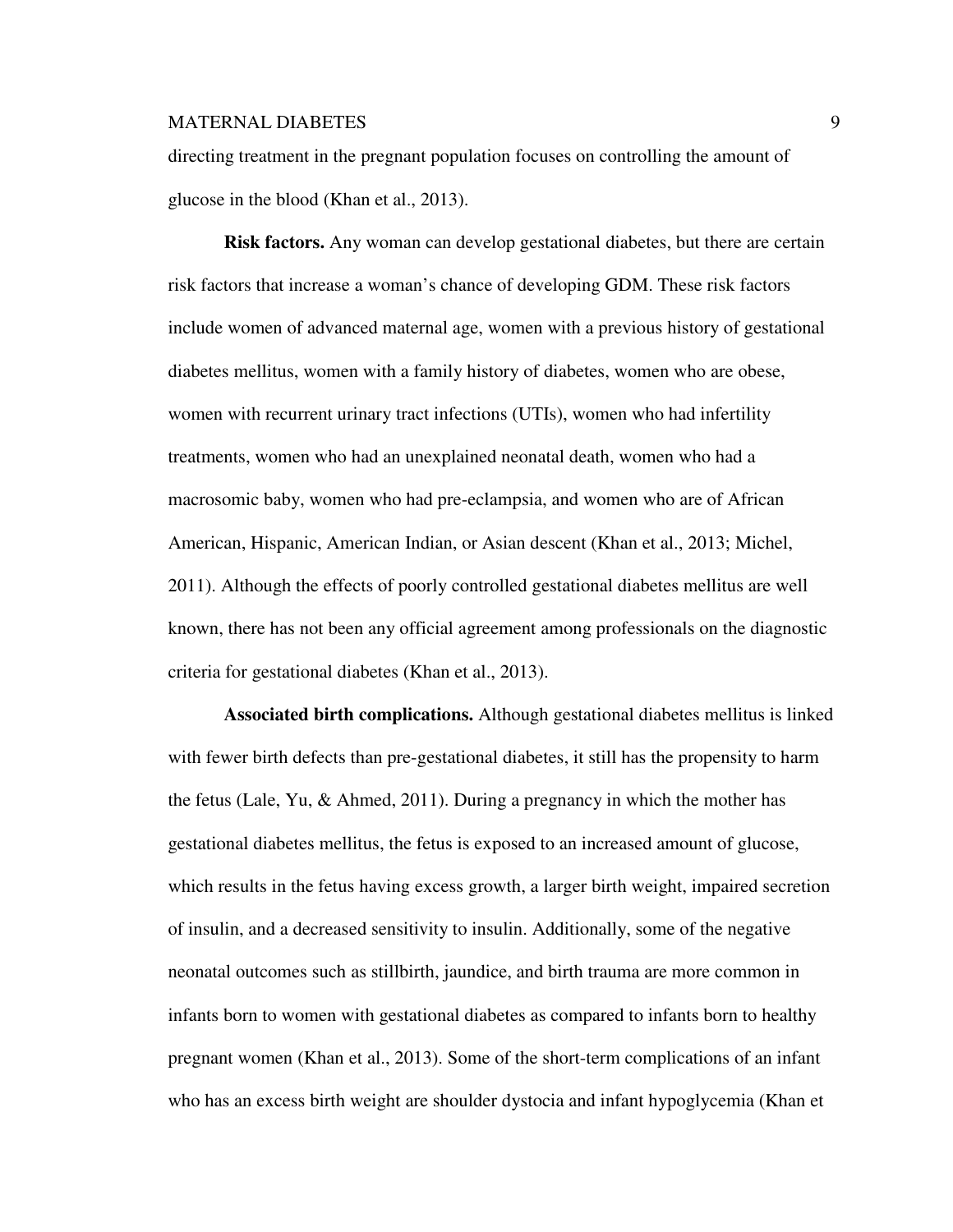al., 2013). Increased maternal glucose levels in pregnancy can cross the placenta and cause hyperinsulinemia in the fetus. This increase in insulin can lead to macrosomia, which is defined as an infant with a birth weight of more than 8 pounds, 13 ounces ("Fetal Macrosomia", 2012). This increases the chance of a traumatic delivery because the risk of shoulder dystocia is greatly increased in macrosomic infants (Almarzouki, 2012). The fetal metabolism is altered, also, which can cause an impaired tolerance to glucose during youth and adolescence (Khan et al., 2013).

**Maternal complications of GDM.** Mothers who had gestational diabetes mellitus had a very large increase in the occurrence of hypertensive disorders, including pregnancy induced hypertension, delivery by cesarean section, large for gestational weight babies, macrosomia, antepartum hemorrhage, premature rupture of membranes, preterm labors, deliveries requiring help using instruments, pre-eclampsia, and neonatal intensive care unit (NICU) admissions compared to mothers without diabetes (Almarzouki, 2012; Khan et al., 2013). Because of the fetal complications, such as shoulder dystocia and elevated fetal weight, associated with gestational diabetes mellitus, cesarean delivery is used as an intervention to prevent complications (Khan et al., 2013). The more the weight of the baby increases above the normal range, the higher the risk of delivering via a cesarean section. One study found that women who had gestational diabetes mellitus and were treated appropriately had a decreased rate of giving birth to macrosomic babies, while women who had untreated gestational diabetes mellitus had two times the chance of delivering by a cesarean section (Khan et al., 2013).

**Treatment of GDM.** Complications experienced by both the mother and the fetus related to gestational diabetes can be reduced by dietary therapy and lifestyle advice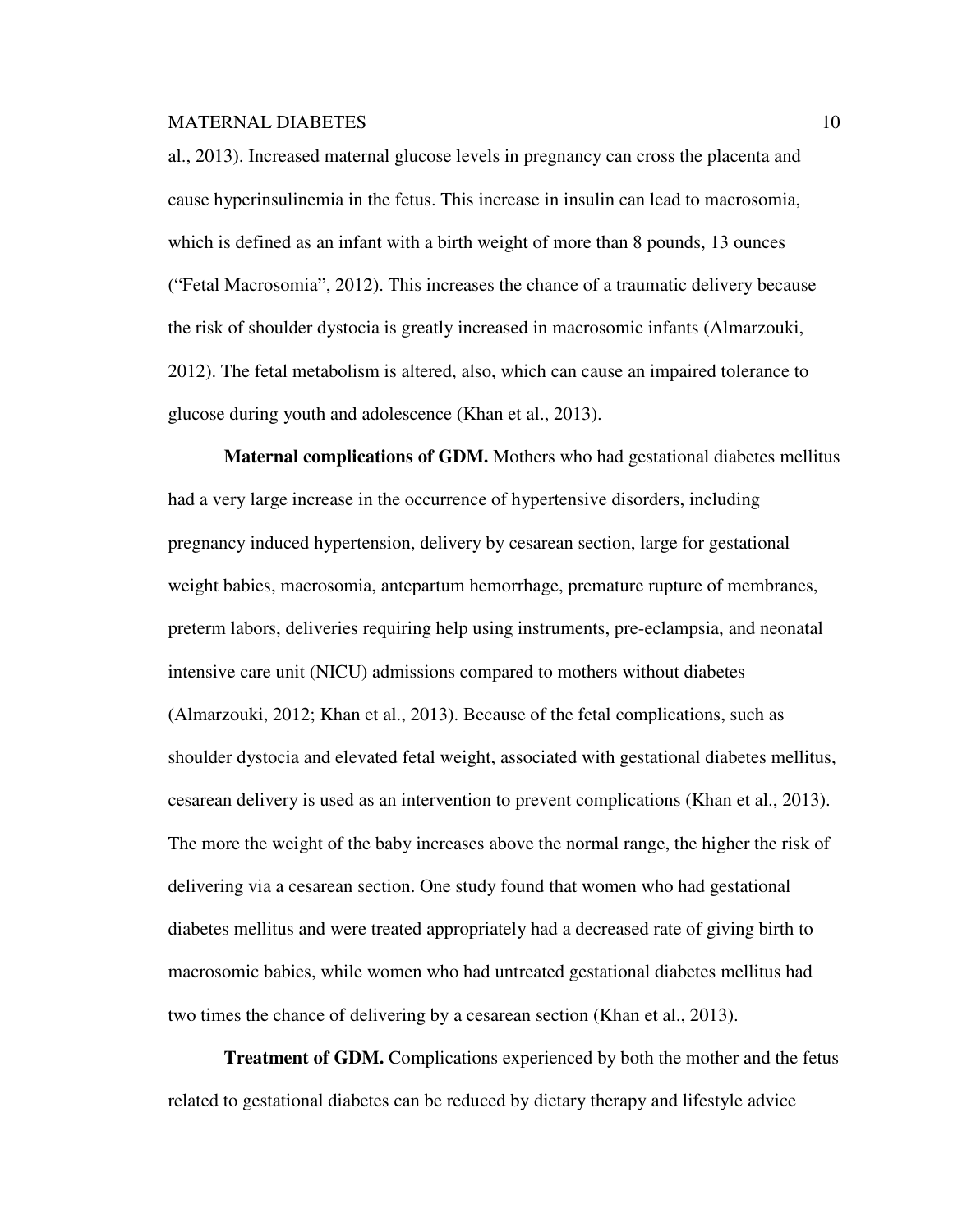during pregnancy. Common treatment for gestational diabetes mellitus is nutritional therapy (Khan et al., 2013). Women with GDM should receive very thorough teaching detailing the necessary nutrients for optimum health of both the mother and fetus (Guven et al., 2009). According to Guven et al. (2009), the nutrition plan should focus on the proper nutrients and should result in normal glucose levels and proper weight gain. For women with GDM, it necessary to monitor blood glucose levels throughout pregnancy. Additionally, gestational diabetes can be controlled by oral hypoglycemic medications or insulin, which both prove useful in avoiding negative fetal outcomes (Khan et al., 2013). Therefore, if nutritional therapy does not work in controlling the mother's glucose level, medication therapy is usually then initiated (Michel, 2011).

#### **Statistics**

The statistics of birth defects in children born to diabetic mothers is staggering. Of all the pregnancies, about 1-10% of them have glucose that is not regulated properly. Gestational diabetes mellitus affects 90% of diabetes mellitus cases during pregnancy, and about 7% of the population is diagnosed with some type of diabetes each year. Additionally, about six million people are reported to have type II diabetes mellitus that is not diagnosed (Khan et al., 2013). Women who are diagnosed as diabetic before they become pregnant are three to four times more likely to deliver a baby with birth defects than a non-diabetic woman is (Currie, 2008). Presently, diabetes type II affects 8% of cases of diabetes mellitus in pregnancy while type I diabetes mellitus makes up about 1% of all pregnancies (Khan et al., 2013).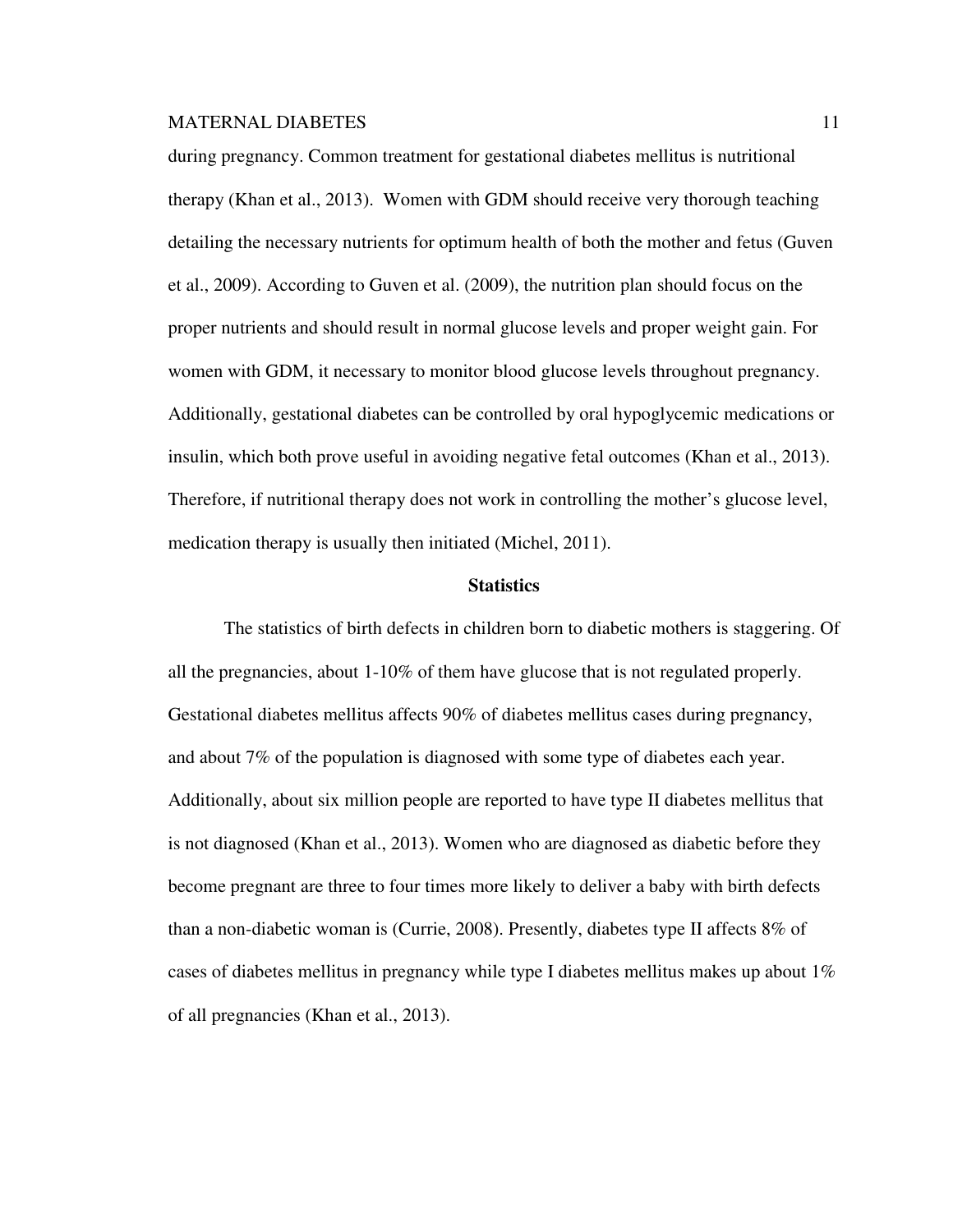#### **Birth Defects**

Diabetes is the most common chronic medical condition in the pregnant population (Dunne, Brydon, Smith, & Gee, 2003). Data from The National Birth Defects Prevention Study (NBDPS) analyzed the links of pre-gestational diabetes mellitus and gestational diabetes mellitus, noting a risk for a larger range of birth defect categories than has ever been studied before. Of these, neural tube defects (NTDs) and cardiac defects occurred most commonly. Birth defects occur in every 1 out of 33 babies born in the United States, and they are also the leading cause of fetal deaths in America (Correa et al., 2008). Correa et al. (2008) notes that the mechanisms that cause the link between diabetes mellitus and birth defects are not well understood, but it is widely supported that maternal hyperglycemia has a critical role in this. Correa et al. (2008) stated, "There is a positive correlation between hyperglycemia during embryogenesis and a risk for congenital malformations among infants of diabetic mothers" (p.237.e1). Research has shown that pre-gestational diabetes mellitus is an identified risk factor for cardiovascular, central nervous, and musculoskeletal system defects (Correa et al., 2008). Women with preexisting diabetes mellitus are six times more likely to have a baby with a congenital heart defect than women without diabetes mellitus (Oakley, 2012). More research is required regarding the effects of maternal diabetes mellitus on other organ systems such as the genitourinary and gastrointestinal systems because the link is still not well understood. The study concluded that the frequency of birth defects occurring in children born to diabetic women, who had good control of their blood sugar, was similar to that of the general population (Correa et al., 2008).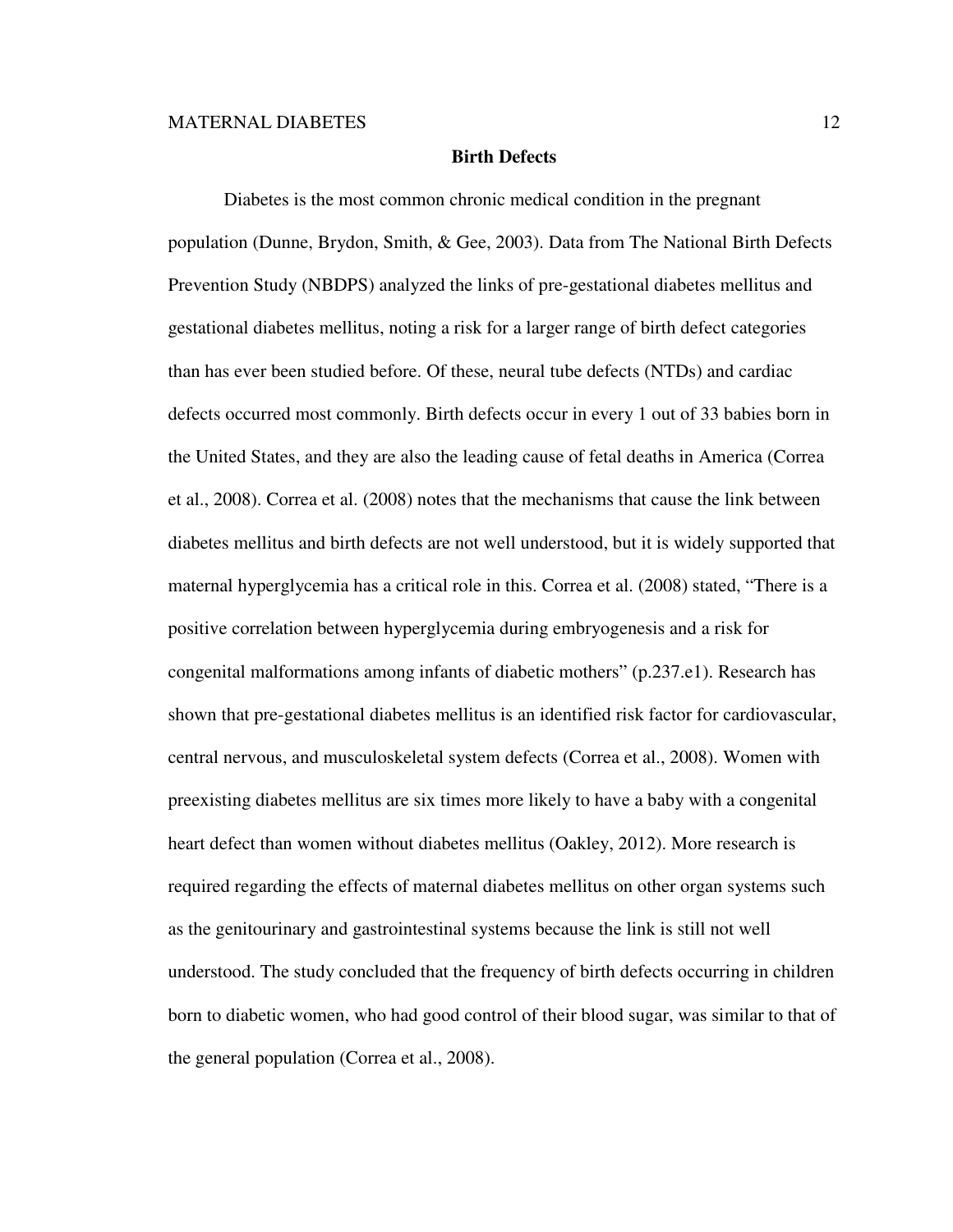There were many associations noted between pre-gestational diabetes mellitus and isolated cases of seven non-cardiac defects, including hydrocephaly, anotia/microtia, anencephaly and craniorachischisis, cleft lip with or without cleft palate, bilateral renal agenesis/hypoplasia, anorectal atresia, and longitudinal limb deficiencies (Correa et al., 2008). In addition, of the 16 possible cardiac defects, 11 of them were positively associated with pre-gestational diabetes mellitus. These defects include tetralogy of Fallot, dextro-transposition of the great arteries, atrial ventricular septal defect (VSD), total anomalous pulmonary venous return, aortic stenosis, left ventricular outflow tract obstruction associations, right ventricular outflow tract obstruction associations, perimembranous VSD, atrial septal defect (ASD) secundum, ASD not otherwise specified, and VSD with ASD. Pre-gestational diabetes mellitus was linked with about 50% of all the categories of birth defects that were studied, which included 7 out of 23 isolated non-cardiac defects as well as 11 of 16 isolated cardiac defects (Correa et al., 2008). Researchers found that risk factors such as having a first-degree family member with a history of a cardiac heart defect and a woman who had multiple pregnancies were both strongly correlated with the risk for having a child with a cardiac heart defect (Gilboa et al., 2010).

In regards to defects caused by gestational diabetes mellitus, there were three noncardiac defects that showed a correlation with this type of diabetes. These were cleft palate, anorectal atresia, and cleft lip with or without cleft palate. Furthermore, many of the cardiac defects that were linked with pre-gestational diabetes mellitus were not linked to gestational diabetes mellitus. In fact, only three cardiac defects including tetralogy of Fallot, ASD secundum, and pulmonary valve stenosis were shown to correlate with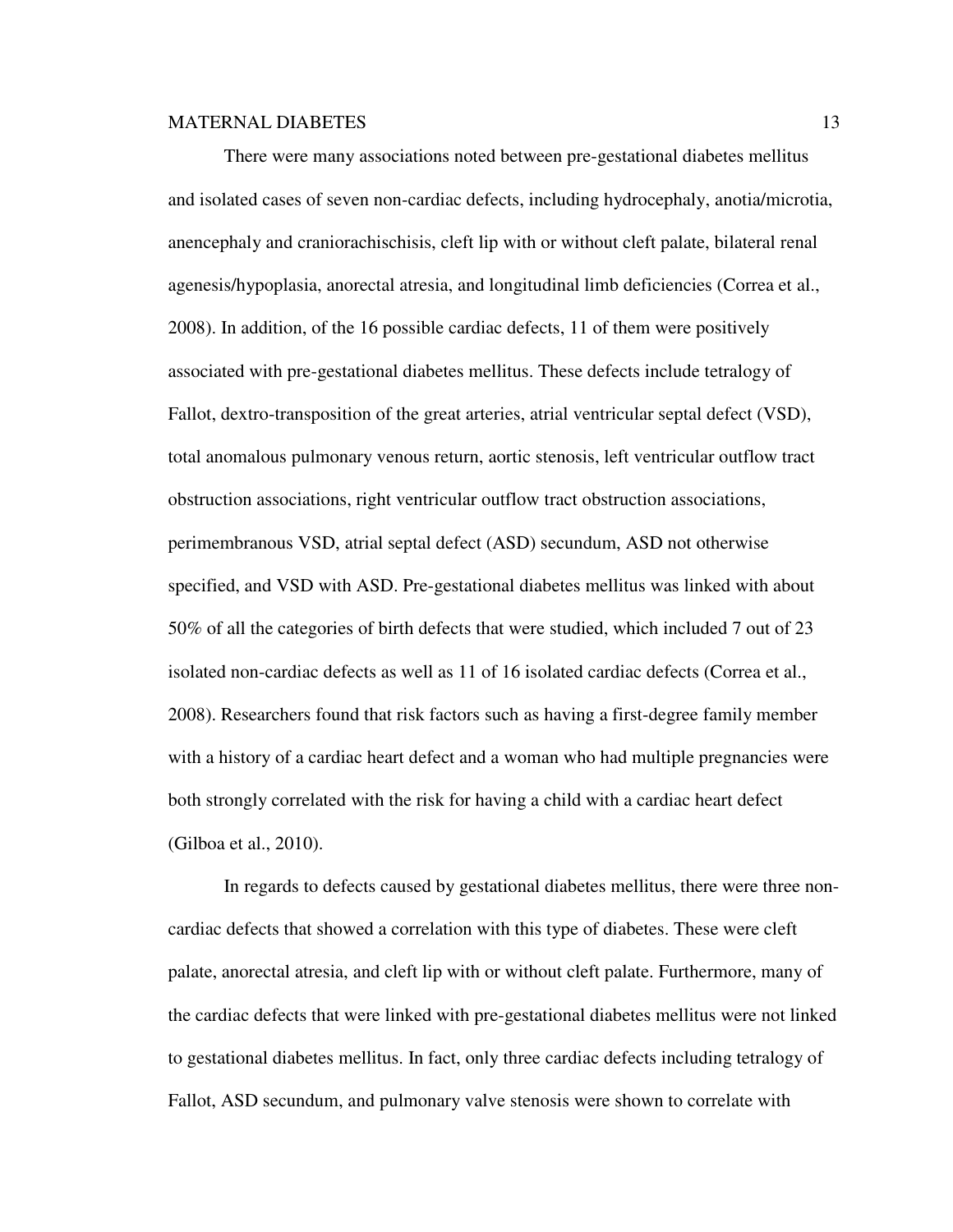gestational diabetes mellitus. The researchers found that 3 of 23 isolated non-cardiac defects, 3 of 23 multiple non-cardiac defects, and 2 of 16 multiple cardiac defects were also linked with gestational diabetes (Correa et al., 2008).

In one specific study, researchers found that women with type I diabetes mellitus who received intensive management had a decrease in congenital anomalies and miscarriages. In a study done by Dunne et al. (2003), information on 182 women who had type II diabetes during their pregnancies was analyzed. The duration of their diabetes ranged from under one year to 19 years, with an average of four years. Of the 182 women studied, 12 of them were treated with diet therapy alone during their pregnancies while the remaining women received insulin therapy to control their diabetes during their pregnancies. There were 26 unfavorable outcomes that occurred out of the 182 pregnancies, which included 16 miscarriages, two stillbirths, three terminations, two early neonate deaths, one late neonate death, and two postnatal deaths. Out of these pregnancies, 33% of women had normal control of their blood sugar levels, 38% of the women had average control, and 29% had poor control of their glucose levels. According to Dunne et al. (2003), most of the negative outcomes happened in those pregnancies with moderate and poor glucose regulation. Congenital abnormalities happened in 18 of the pregnancies, and most of these occurred in the pregnancies where the glucose was poorly controlled. Additionally, of the congenital abnormalities, eight were cardiovascular (Dunne et al., 2003).

### **Heart Defects**

Congenital heart defects, including complete atrioventricular canal defects (CAVC) and non-isolated atrioventricular septal defects, are the leading cause of birth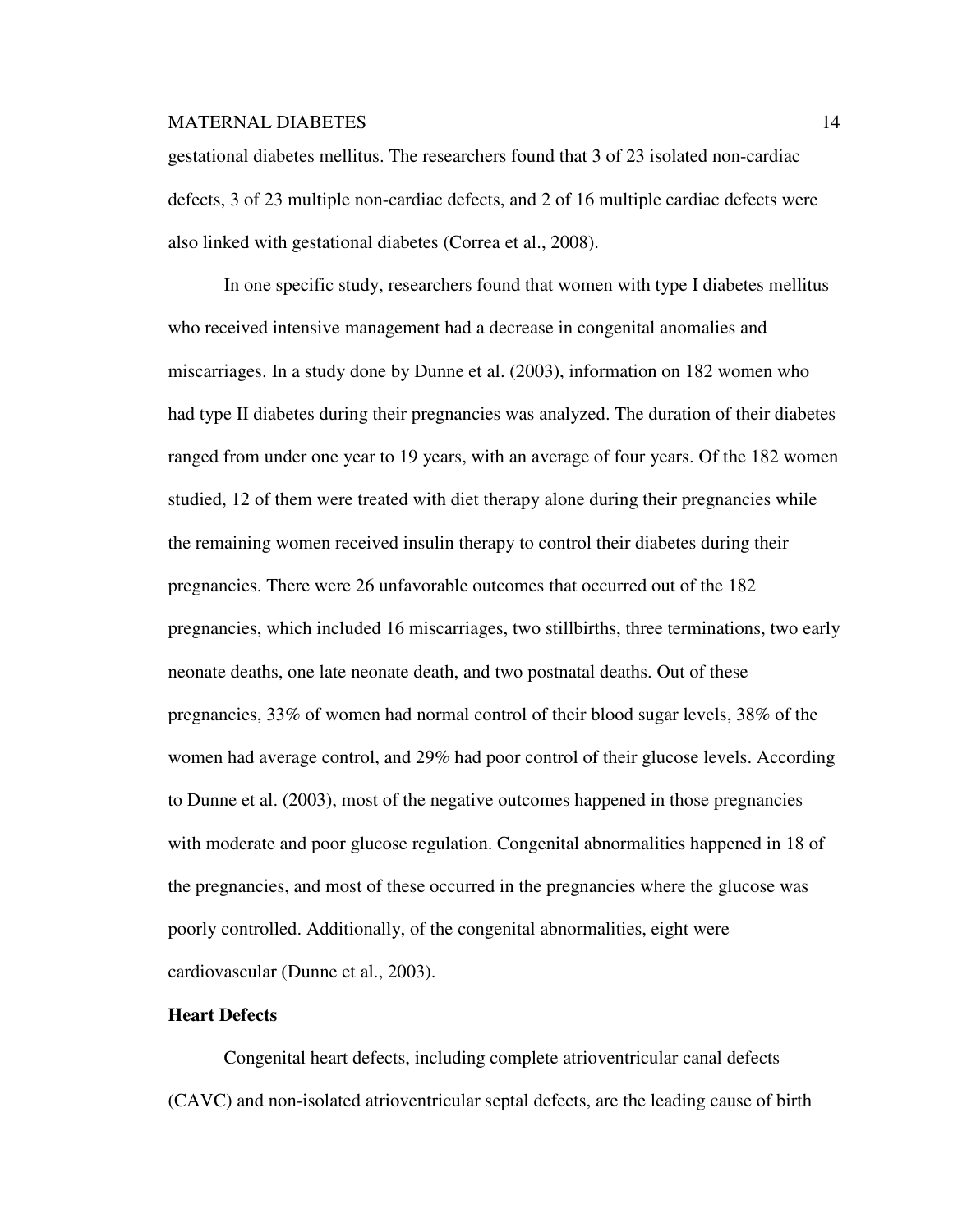defect-related death. A higher risk for heart defects is associated with maternal obesity, pregestational diabetes mellitus type I and type II, and gestational diabetes. And, because more than one-third of adult women in the United States are obese or diabetic, the prevalence of these birth defects is rising. Because of the malformations caused to the fetus as a result of maternal diabetes, the frequency of congenital heart defects in newborns of diabetic mothers is reported to be five times greater than that of the overall population (Tabib et al., 2013). The tubular heart of the fetus begins to form during the third week of gestation, beats at 28 days, and atrial division has occurred by the end of the fifth week (Davidson, Ladewig, & London, 2012). Research has found that maternal diabetes changes the expression of certain genes that are involved in the embryonic development. This effect, which directly results from maternal hyperglycemia, is toxic to the embryo and can interrupt normal heart development (Lale et al., 2011). As stated above, heart defects are one of the most common types of birth defects, which occur in around 8.5% of cases, which is about ten times more that its occurrence in the general population. There are certain irregularities that appear to be linked to the glycemic control of the mother before conception and during her pregnancy (Tabib et al., 2013).

The highest cause of infant death is birth defects. Complete atrioventricular canal defects are a type of heart defect that frequently occurs. In their study, the researchers found an increase in the occurrence of non-syndromic CAVC in infants born to women with pregestational diabetes, gestational diabetes mellitus, unmarried status, or obesity (Agopian, Moulik, Gupta-Malhotra, Marengo, & Mitchell, 2012). Associations have been made when looking at the link between pregestational diabetes and isolated and nonisolated atrioventricular septal defects. Agopian et al. (2012) stated, "The association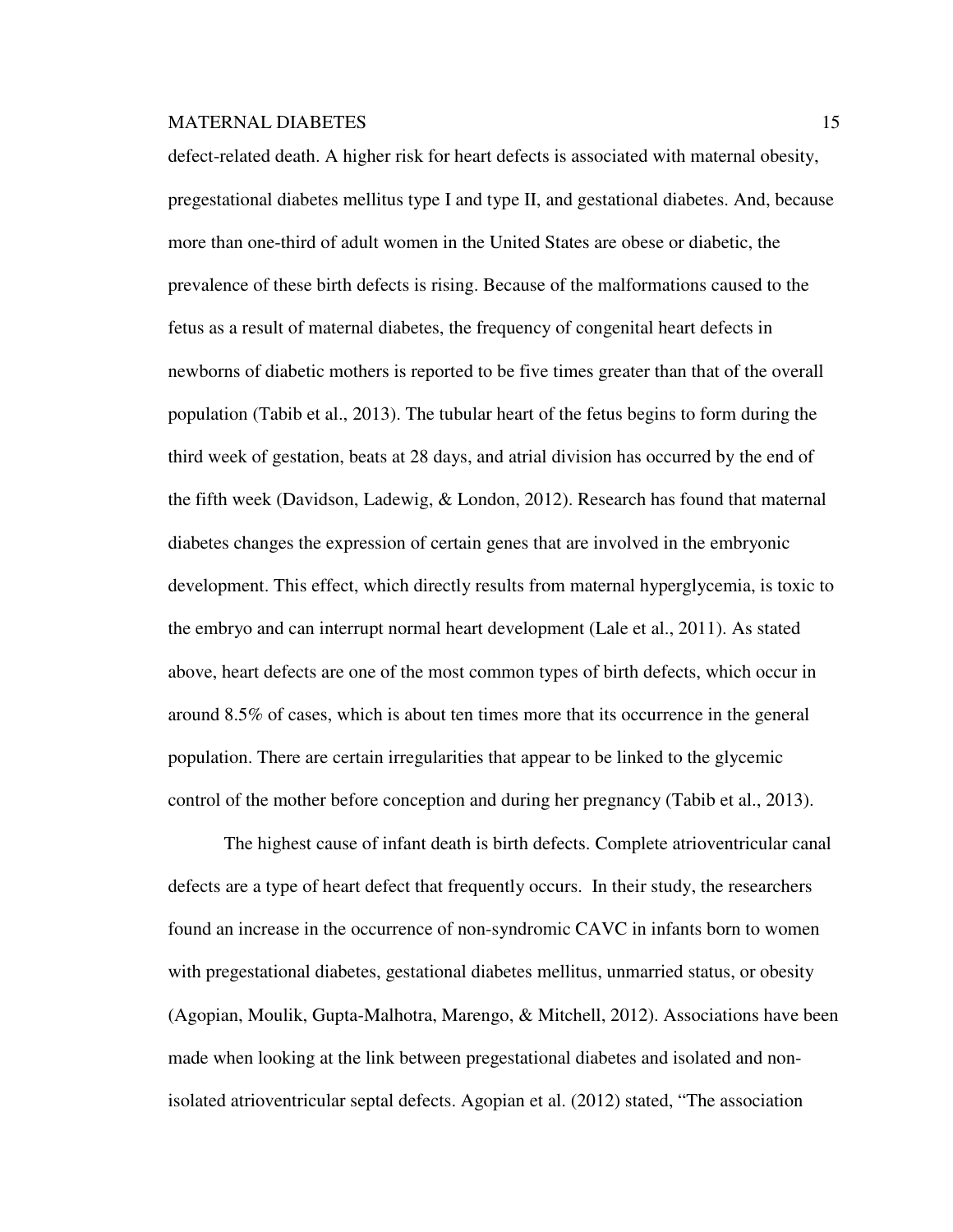between pre-gestational diabetes and complex heart defects involving conotruncal septation, cardiac looping or the endocardial cushion points towards an early teratologenic effect on cardiac development (3-8 weeks) by an abnormal metabolic milieu in diabetic mothers" (p. 522). There is an association between CAVC in infants born to unmarried mothers, which may indicate the mothers' participation in other unknown factors of socioeconomic or behavioral nature. Similarly, other researchers have found a link between unmarried mothers and heart defects in their infants (Agopian et al., 2012).

# **Neural Tube Defects**

Neural tube defects are another type of birth defect associated with maternal diabetes mellitus (Lupo et al., 2012). The neural tube is what develops into the brain and spinal cord, so this type of defect is isolated to those areas. The neural tube begins as a small, flat band that develops into a tube by the end of the first month of gestation. If this tube does not close properly or completely, a neural tube defect occurs ("Neural Tube Defects", 2014). Neural tube defects are also some of the most common and most deadly congenital abnormalities. Neural tube defects encompass a wide range of abnormalities, such as spina bifida and anencephaly. Two risk factors that have been associated with neural tube defects are pre-gestational diabetes and being obese before becoming pregnant. Even though the mechanism of action linking these risk factors is not perfectly clear, there is evidence that babies who are born to mothers who are obese and babies born to mothers who are diabetics may share some of the same underlying pathogenic exposures, such as a change in glucose homeostasis and hyperglycemia (Lupo et al., 2012). Glucose is controlled by the pancreas and is absolutely essential for oxidative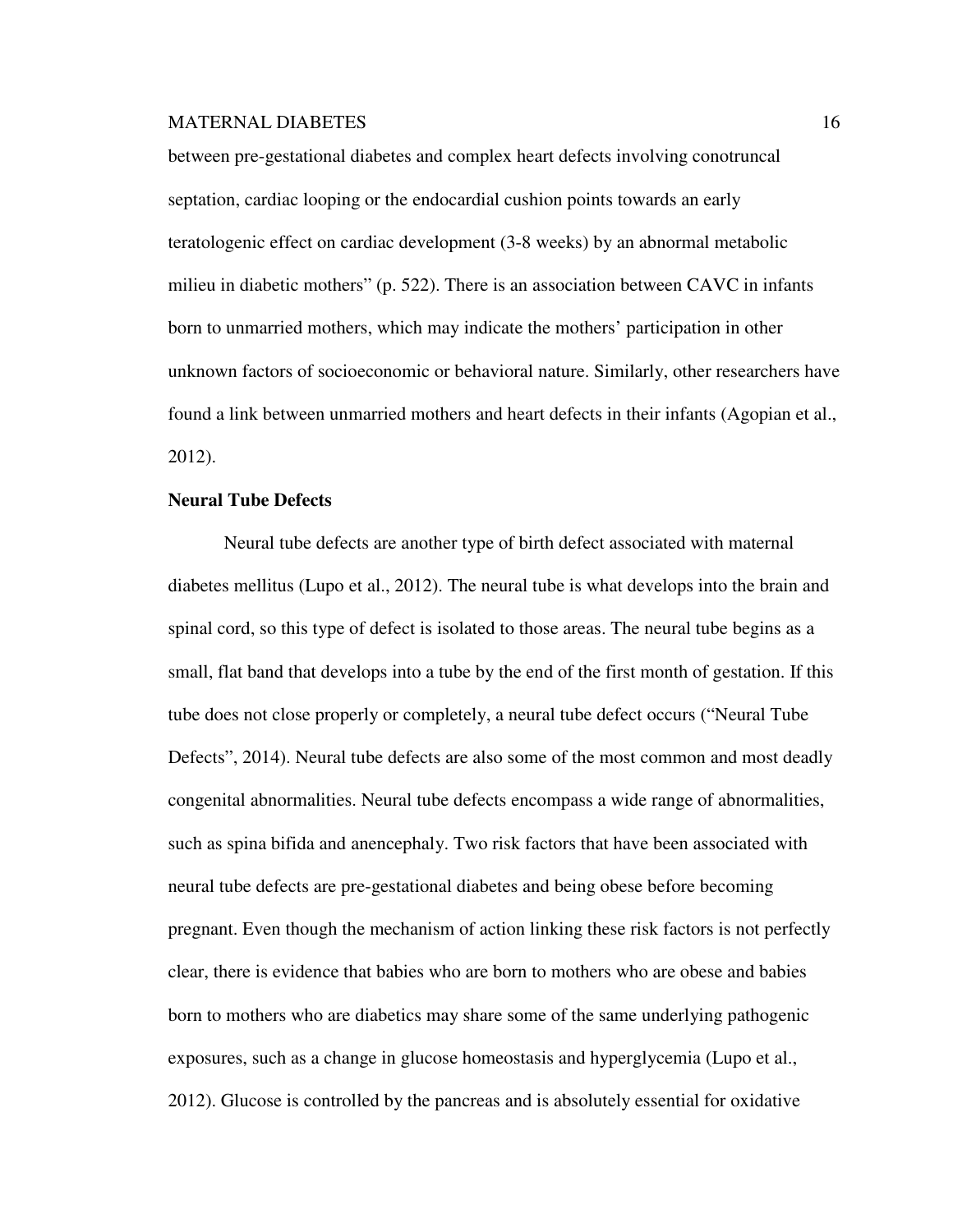metabolism. During the early stages of gestation, when organogenesis of the fetus is occurring, there is a very high need for glucose because the embryo is reliant on uninterrupted anaerobic glycolysis before the chorioallantoic placenta starts to form. Research implies that the undeveloped embryo does not have a functional pancreas until beta cells are developed, which takes place after seven weeks of gestation. Therefore, during the time the neural tube is trying to close, which is around the fourth week of gestation, the environment of the uterus will likely be altered if the mother has poorly regulated blood glucose levels, which can then lead to abnormal organogenesis in the infant (Lupo et al., 2012). Because babies born to women with diabetes have a higher chance of developing neural tube defects, the American Diabetes Association backs the recommendation of the United States Public Health Service in the suggestion that all women of child-bearing age take 400 micrograms of folic acid every day, as well as suggesting that women with diabetes mellitus who are expecting to become pregnant increase their folic acid to 600 micrograms a day (Correa et al., 2012).

#### **Obesity as a Risk Factor**

One of the greatest risk factors for type II diabetes mellitus is obesity, which is defined as having a body mass index (BMI) of 30 kg/m<sup>2</sup> or more (Martinez-Frias et al., 2005). Correa et al. (2008) found that there is an increased risk of isolated and multiple birth defects if a woman has a body mass index (BMI) greater than or equal to 25 kg/m<sup>2</sup> before she gets pregnant in addition to having gestational diabetes mellitus (Correa et al., 2008). Another study found that gestational diabetes mellitus was associated with a greater risk for some congenital anomalies in babies born to obese mothers, regardless of the mother's age (Martinez-Frias et al., 2005). According to their research findings, the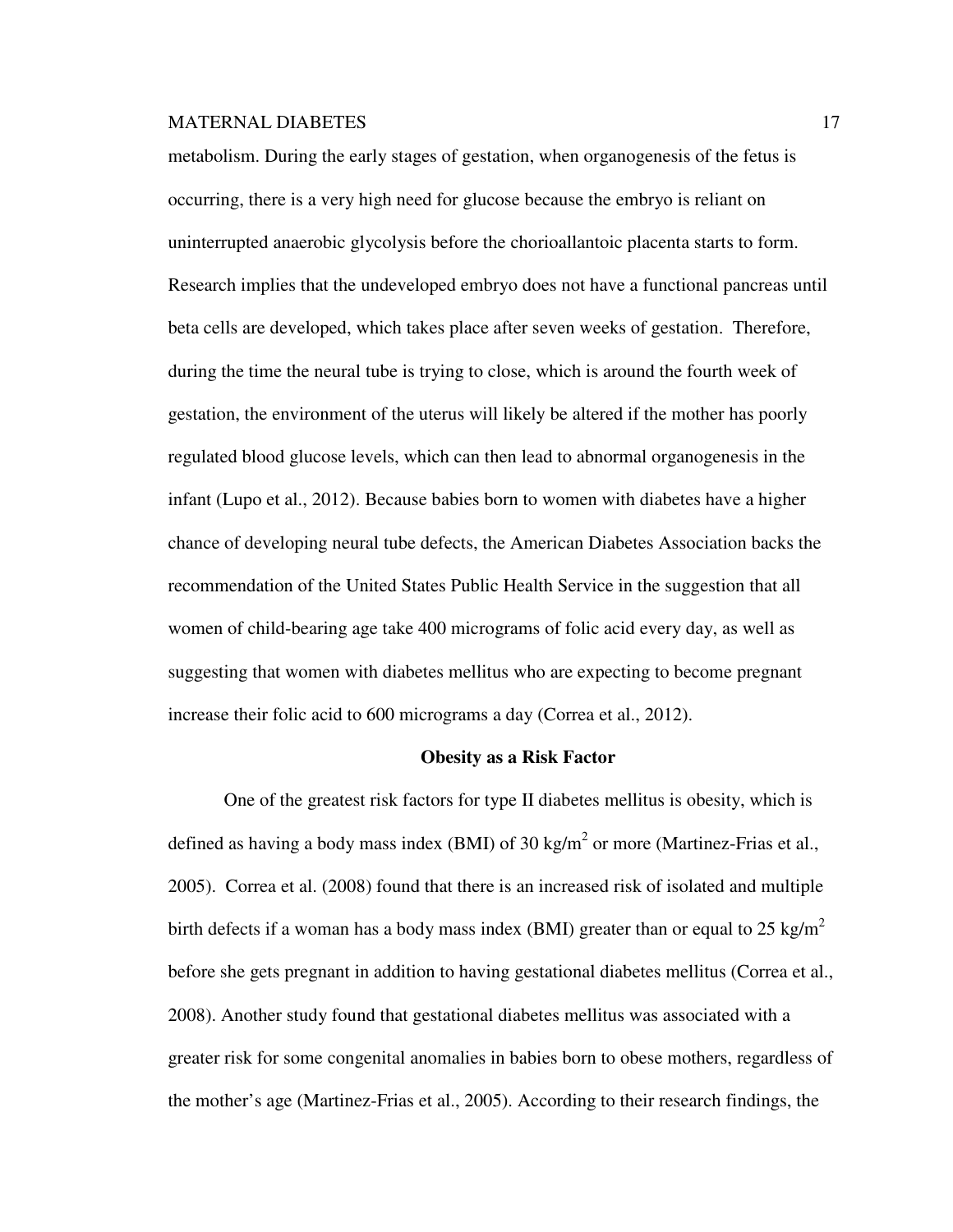higher the women's BMI is prior to pregnancy, the higher the risk for congenital defects in their infants. These results suggest that gestational diabetes mellitus in mothers who are overweight and obese have different effects than those of gestational diabetes in normal to underweight mothers. One major difficulty that arises when trying to understand the association between gestational diabetes mellitus and different types of severe congenital malformations is that gestational diabetes is mainly diagnosed during the second trimester of a pregnancy, which is a long time after embryogenesis has occurred. Martinez-Frias et al. (2005) stated, "As most of the related malformations were of blastogenetic origin, the metabolic abnormalities in these women must have been present at the early stages of gestation" (p. 779). Because of this, it is thought that these women might actually have had undiagnosed pre-gestational diabetes, which is what caused the malformations in their infants. The researchers also found that a main predictor of one or more congenital malformation was a high pre-gestational body mass index in the mother.

Obesity is clearly one of the major risk factors in the development of type II diabetes, and it is hypothesized that 30-50% of adults who have type II diabetes are undiagnosed. The results of the study done by Martinez-Frias et al. (2005) show that there is an increased risk of congenital defects in infants born to obese mothers who also have gestational diabetes. They commented that gestational diabetes was linked with congenital malformations only in those infants born to mothers who had a high pregestational body mass index. This suggests that in certain populations that have a low occurrence of obesity, gestational diabetes may not be linked with an excess risk of birth defects. Conversely, in groups that have a higher prevalence of obesity, the correlation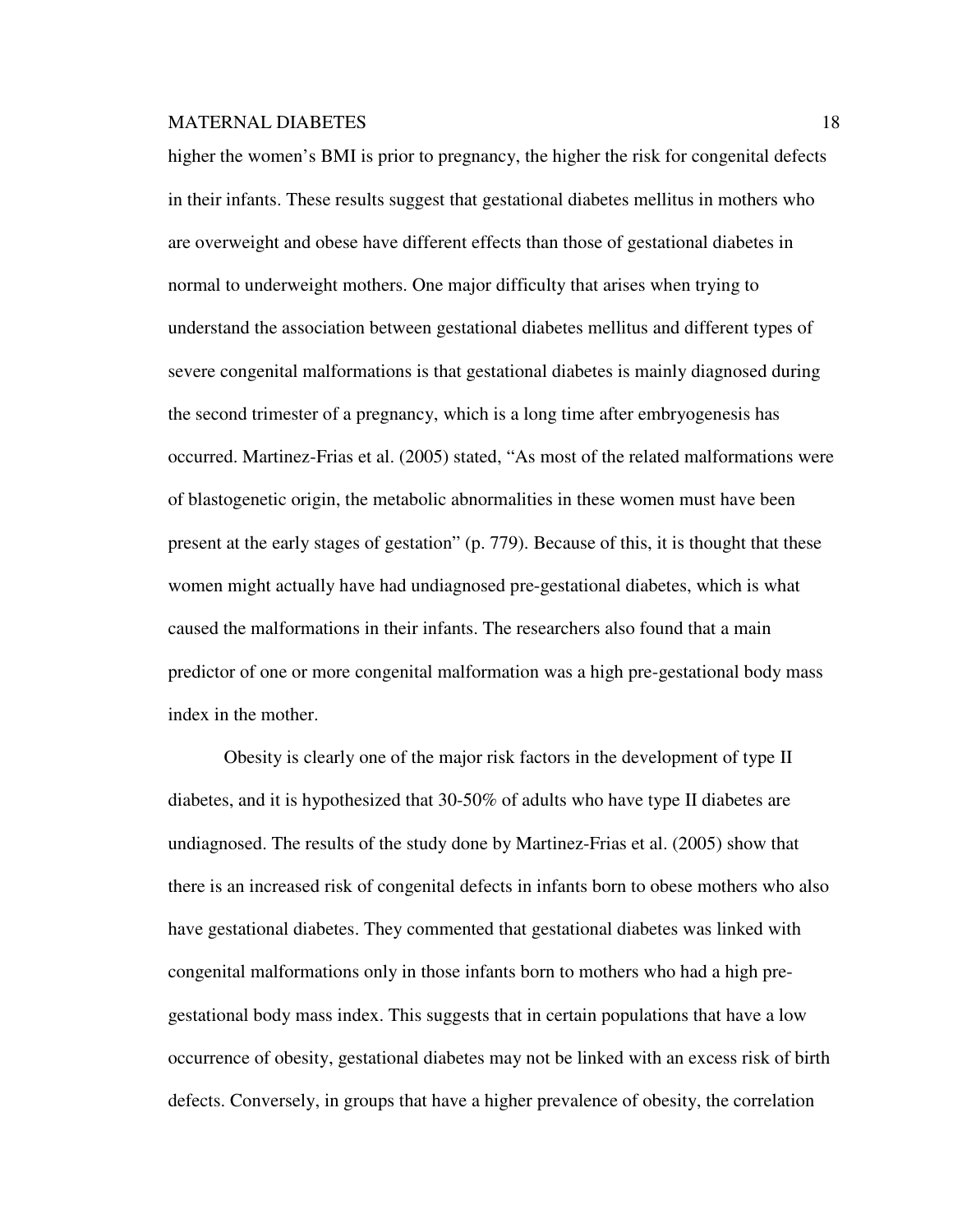between gestational diabetes and congenital defects is very likely (Martinez-Frias et al., 2005).

Obesity during pregnancy has been recognized to be a significant risk factor for development of fetal birth defects (Lupo et al., 2012). In one study, Yazdy, Liu, Mitchell, and Werler (2009) found that women who had the highest dietary glycemic index (DGI) and dietary glycemic load (DGL) were one and a half times more likely to have a baby with a neural tube defect. A dietary glycemic load consists of the amount of carbohydrates and the glycemic index for food, so it is used to measure both the quality and quantity of carbohydrates consumed, whereas a dietary glycemic load only measures the quality of the carbohydrate (Yazdy et al., 2009). The researchers theorized that mothers who consumed a high-glycemic diet in the early stages of their pregnancies would be hyperglycemic and hyperinsulinemic, which would then be spread to the developing fetus and could result in a neural tube defect. The birth defects spanned over several organ systems, and were not confined to one specific body system, but rather, included neural tube defects, gastrointestinal defects, and musculoskeletal defects. There was a high incidence of encephalocele, spina bifida, and gastrointestinal defects in high DGI mothers (Parker, Werler, Shaw, Anderka, & Yadzy, 2012). In one case-control study, Waller et al. (2007) found that women who gave birth to children with spina bifida, cardiac defects, anorectal atresia, hypospadias, limb reduction defects, diaphragmatic hernia, and omphalocele were considerably more likely to be obese. The results from this study imply that there is weak to moderate correlation of maternal obesity with 7 of 16 categories of birth defects (Waller et al., 2007).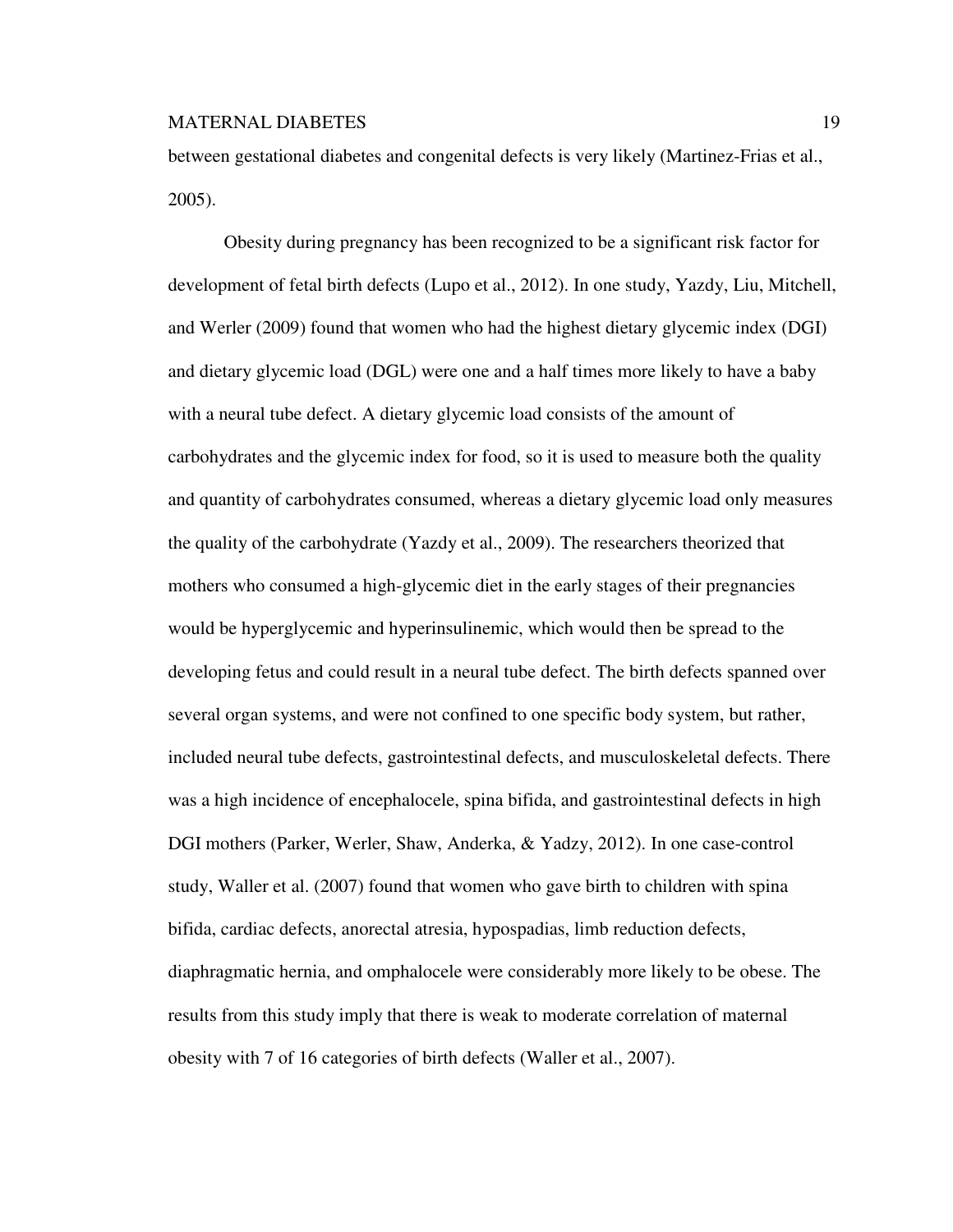Several researchers have studied the correlation of an increased risk for neural tube defects associated with mothers who are obese before they conceive (Watkins, Rasmussen, Honein, & Botto, 2003). However, there have not been very many studies that have looked at the relationship between maternal pre-pregnancy obesity and other birth defects, which is what Watkins et al. (2003) did in their research. It is shown that obesity is associated with complications in pregnancy and negative reproductive outcomes, including an increased risk for birth defects in the infants born to obese mothers. Their study proved that the previously recognized link between spina bifida and pre-pregnancy maternal obesity was valid and additionally found that there is an association for omphalocele, heart defects, and multiple anomalies in infants born to women who are obese. They also discovered a correlation between heart defects and multiple anomalies and mothers who are overweight or obese before conception. Maternal obesity produces a higher risk for certain birth defects, which is another adverse pregnancy outcome associated with maternal obesity. There have been many studies that have looked at the increased risk for abdominal wall defects, specific types of congenital heart defects, and orofacial clefts. However, the results have not been consistent between the different studies. According to Watkins et al. (2003), there are many other defects that they found to occur more frequently in infants born to obese women, which are internal urogenital defects, eye defects, esophageal atresia, Potter sequence, other intestinal defects, and clubfoot. Compared with women who were of average weight, women who were obese were more likely to give birth to an infant with a neural tube defect, spina bifida in particular (Watkins et al., 2003). Additionally, women who were overweight were more likely to have an infant born with a heart defect, mainly left ventricular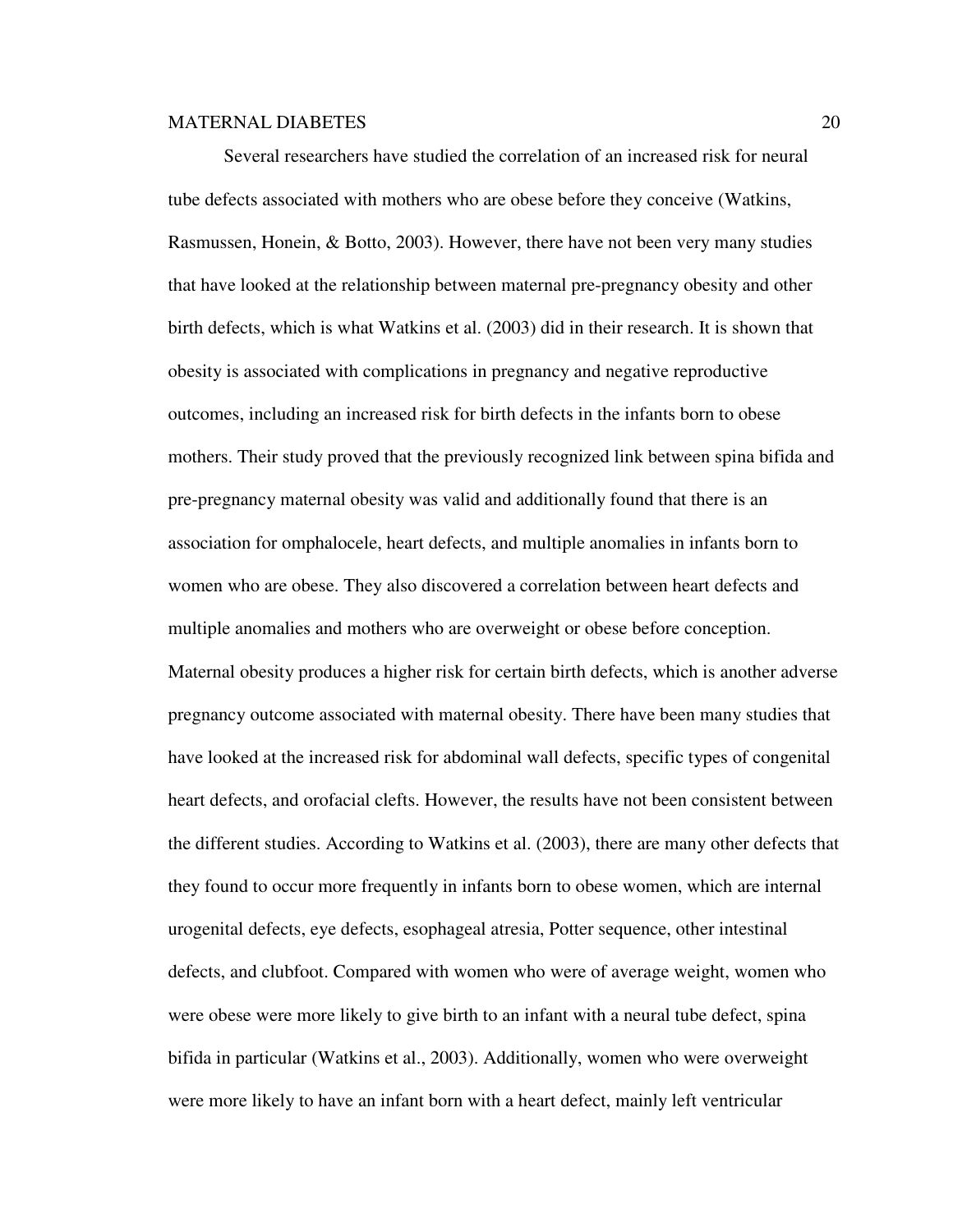outflow tract defects. The more obese the woman, the stronger is the association with infant birth defects.

 When considering the link between obesity, pre-gestational diabetes mellitus and birth defects, it is important to understand how these biological factors are all related. The exact mechanism for the association between maternal obesity and birth defects is not well researched or confirmed, but there are several explanations that have been suggested. One explanation could be that obese women have alterations in their metabolisms, such as high blood sugar or increased insulin and estrogen levels, which would also increase their risk for birth defects. Also, hyperinsulinemia has been linked as an independent risk factor for neural tube defects. Another suggested explanation is that obese women are more likely to have diabetes mellitus, which is a well-proven risk factor for fetal birth defects. However, their research did show that the majority of the birth defects related to obese mothers tended to be highest among a certain demographic of women, which consisted of women who were white, smoked, were primigravidas, had fewer years of education, and did not report any occurrence of gestational diabetes (Watkins et al., 2003).

### **Prevention**

Because the correlation between diabetes mellitus during pregnancy and birth defects has been scientifically confirmed, it is necessary to identify the risk factors and focus on prevention of diabetes mellitus. Oakley (2012) stated, "Although the evidence from randomized, controlled trials is sparse, there is strong observational evidence that good glycemic control lowers the risk" (p. 179). If women can have better control of their blood sugar levels before they conceive, it is thought that a significant portion of the birth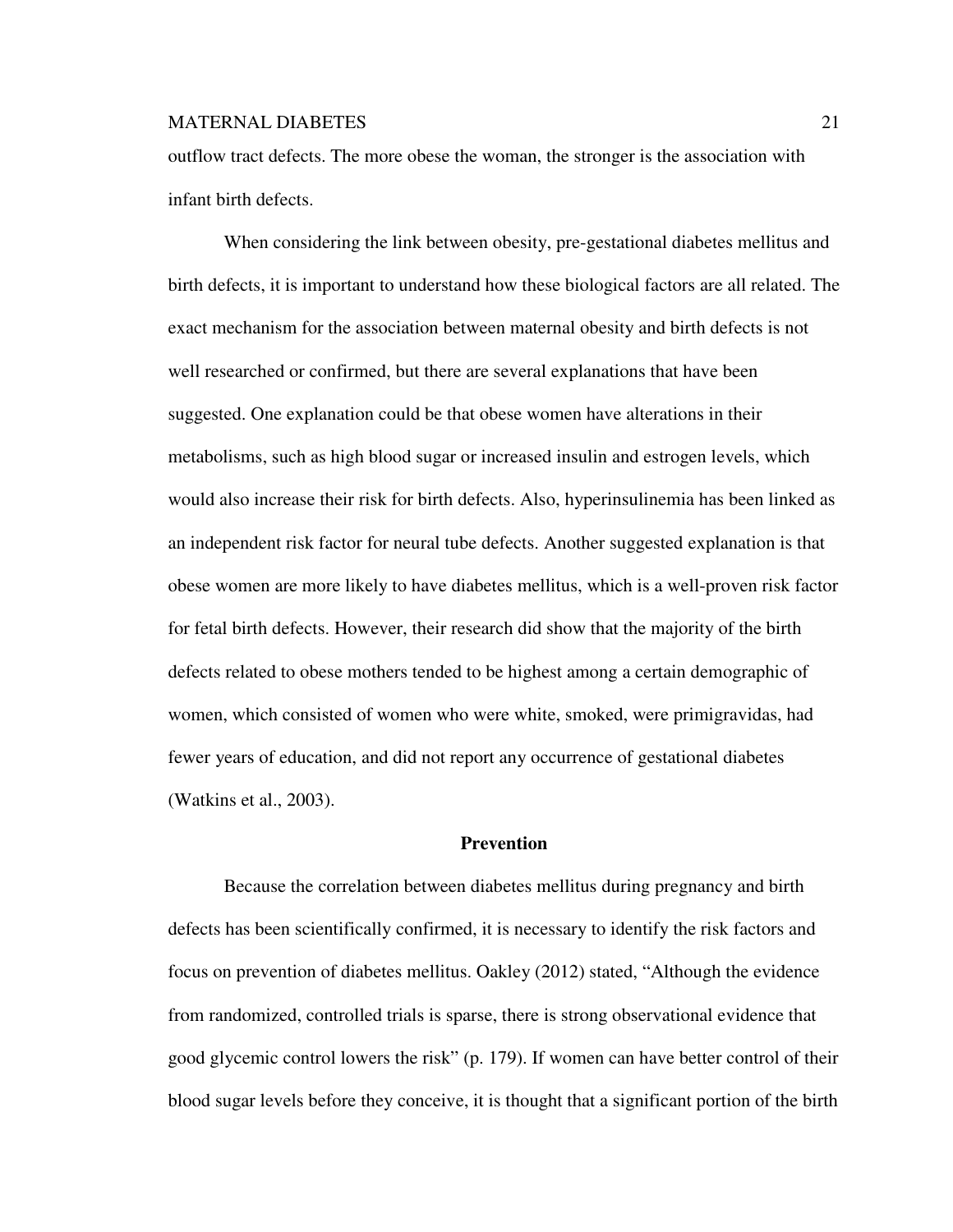defects in children born to these women who have preexisting diabetes mellitus will be prevented (Oakley, 2012). According to Correa et al. (2012), controlled glucose levels before pregnancy and in the early stages of gestation is associated with a lower risk of birth defects. Prevention should be focused on trying to improve glucose control of the women who are of reproductive age who are diabetic, specifically focusing on the women who are planning a pregnancy (Correa et al., 2012). Women who have pre-gestational diabetes or gestational diabetes mellitus with a fasting hyperglycemia have three to four times the risk of having an infant with birth defects compared to women who have mild gestational diabetes (Sheffield, Butler-Koster, Casey, McIntire, & Leveno, 2002).

More focused efforts at glucose control during pregnancy can be concentrated on women who have type I diabetes already. Because this type of diabetes mellitus is an autoimmune disorder and usually occurs in children, these women will most likely already be immersed in the healthcare system. Because of this, efforts should be increased to lower the chance of birth defects in these women. Oakley (2012) suggested that clinical research programs should be set up to identify the type of support and teaching women with type I diabetes need that will ensure that they have good control of their blood sugar levels when they become pregnant. Ideally, because type I diabetes is usually diagnosed in the childhood years, these types of programs would start at the pediatric level and in the pediatric community, when the diagnosis is made. Therefore, once these women reach reproductive age, they will already be educated on how to keep their glucose levels under control, and be aware of the effects their uncontrolled blood sugar levels can have on their baby (Oakley, 2012).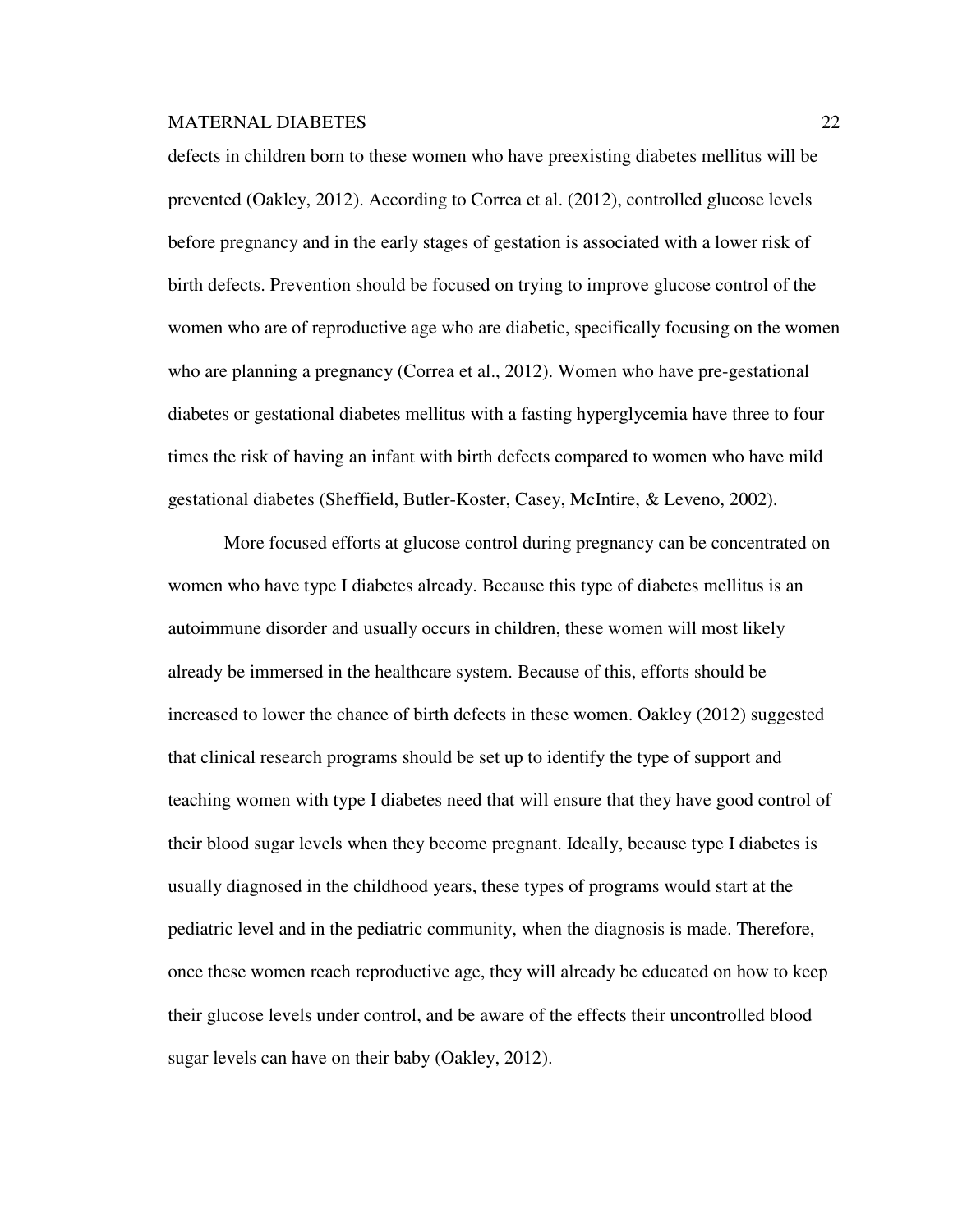One study performed by Temple, Adlridge, and Murphy (2006) found that pregnant women who had type I diabetes mellitus, and who received pre-pregnancy care, had better glycemic control in the early stages of their pregnancies. Their improved blood sugar control was mostly seen in the first 20 weeks of their pregnancies. This prepregnancy care that was provided also reduced the risk of spontaneous abortion and adverse outcomes such as major congenital malformation, stillbirth, and perinatal death (Temple et al., 2006).

There is the possibility that some women who were diagnosed with gestational diabetes mellitus during their pregnancies might have had type II diabetes that was simply undiagnosed before their pregnancies (Splete, 2008). Because of this possibility, and because this type of diabetes is first detected during pregnancy, it is imperative that all women undergo screening for diabetes during their first prenatal visit. Women who have significant risk factors such as obesity, prior history of gestational diabetes, and a strong family history of type II diabetes should have their plasma glucose levels checked as soon as possible (Guven et al., 2009; Michel, 2011). If the first screening shows no signs of gestational diabetes, women should be retested between the  $24<sup>th</sup>$  and  $28<sup>th</sup>$  week of pregnancy. Because hyperglycemia has harmful effects on the fetus, it is imperative that mothers, as well as the fetuses, are monitored closely throughout the pregnancies (Guven et al., 2009).

According to Dunne et al. (2003), some communities and ethnic groups do not think that type II diabetes is a serious illness. However, in order to decrease the fetal mortality rate and chance of birth defects, it is absolutely necessary to eliminate this misconception pertaining to this type of diabetes. Often, symptoms of type II diabetes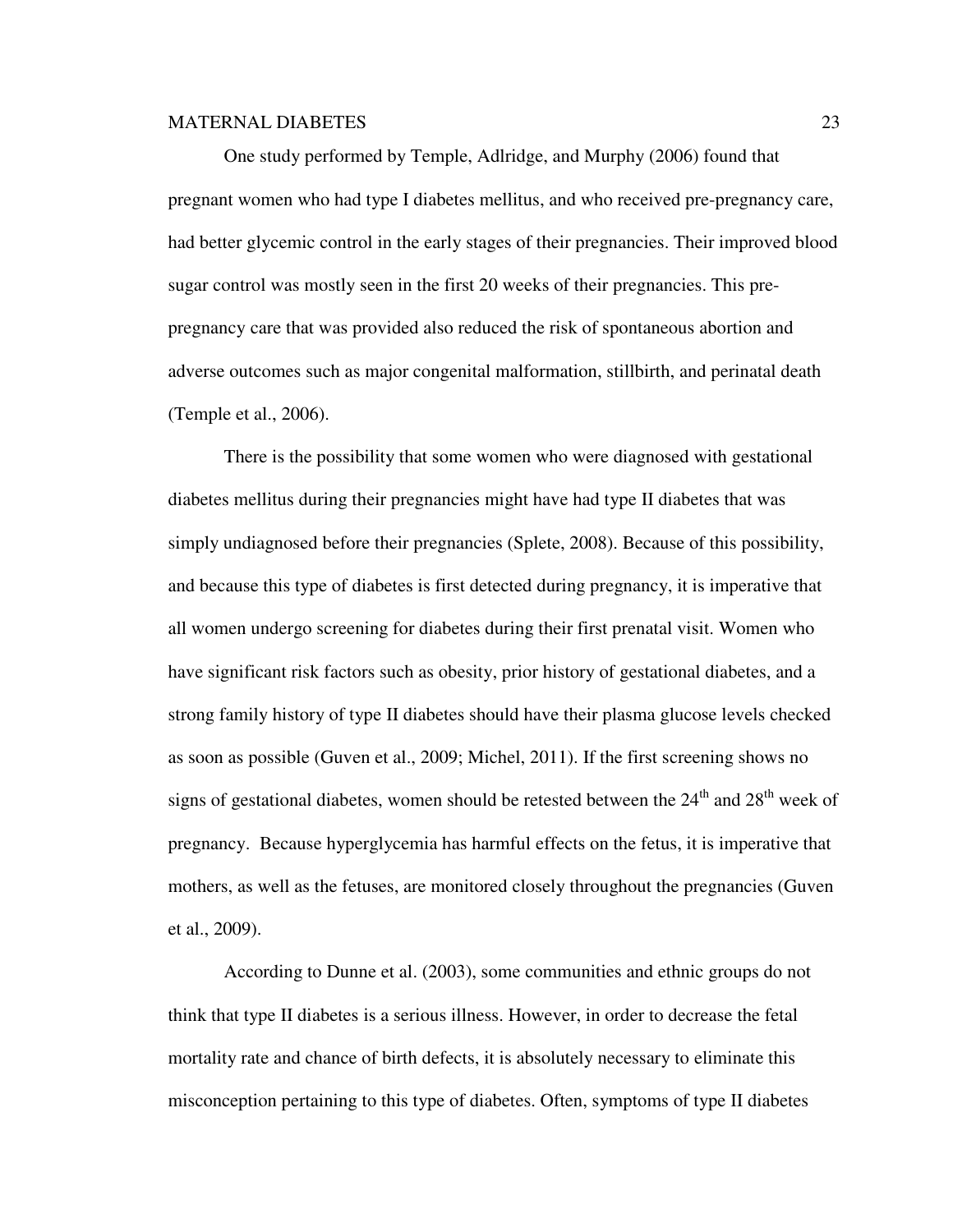will go unnoticed, thus undiagnosed, for anywhere from months to years before women are diagnosed. This diagnosis usually occurs at their first prenatal visit, which is usually around the  $10<sup>th</sup>$  week of gestation. This means that organogenesis of the fetus has been completed before the mother even had her first consultation. Therefore, women should be screened for type II diabetes at appropriate times and a more effective approach would be beneficial for those women who are at the greatest risk for having type II diabetes. Special attention should be focused on these women who are in the high-risk groups, such as women who are obese and live sedentary life styles (Dunne et al., 2003).

Khan et al. stated (2013), "GDM is a disorder which can be effectively controlled by decreasing the associated high risk factors and this leading to healthy infant delivery" (p.89). Therefore, accurate monitoring and control of gestational diabetes mellitus during pregnancy will help improve both maternal and fetal outcomes. The prevalence of gestational diabetes mellitus and the likelihood of adverse maternal and neonatal outcomes from this disease process can be reduced by good monitoring and adequate control of the diabetes in the prenatal stage (Khan et al., 2013).

However, in order to prevent birth defects, the mothers must have their blood sugar in control before conception, which means women have to be aware of their medical conditions (Oakley, 2012). According to Oakley (2012), about one third of women who are of reproductive age who have diabetes mellitus are undiagnosed. Additionally, about 60% of unplanned pregnancies are to women who have diabetes mellitus. It seems impossible, and daunting, to screen every woman who is of childbearing age for diabetes mellitus, which is why patient teaching and inclusion of community resources is so important. Education should start early in childhood, in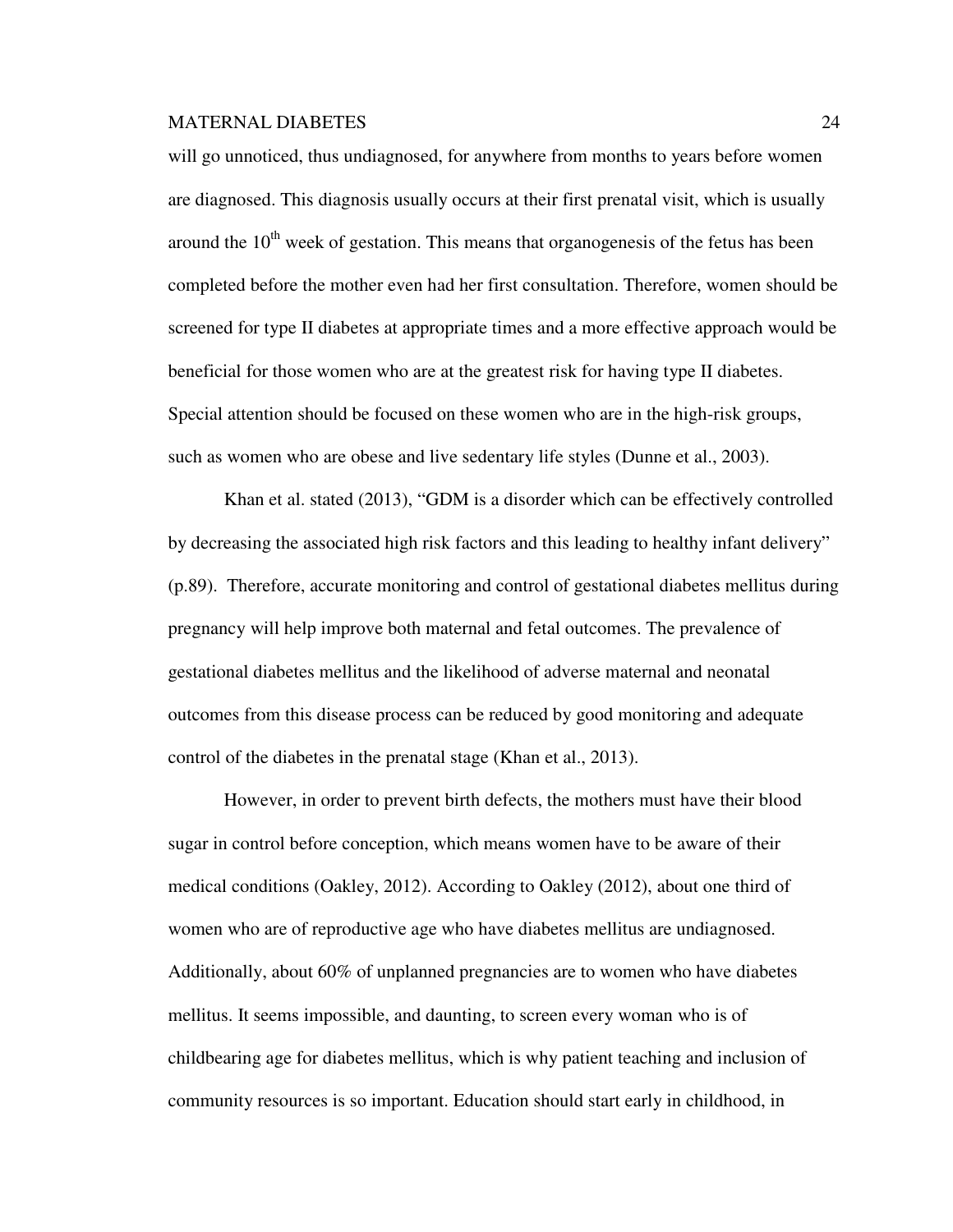schools and through community resources, regarding the health effects of unhealthy eating, sedentary lifestyles, and obesity.

# **Prenatal Care**

Preventing birth defects in diabetic mothers requires the provision of effective prenatal care. It is known that women with diabetes during pregnancy have a higher chance of negative birth outcomes. Providing adequate prenatal care can help lower the risk of these adverse outcomes. Educating pregnant women who have diabetes regarding controlling their blood sugar levels is essential. This would increase the chance of these mothers delivering healthier babies as well as decreasing the amount of money spent on difficult deliveries and medical complications that could last the lifetime of the mother and baby. Prenatal care for mothers who are diabetic could save a projected five and a half billion dollars in healthcare expense and lost employment productivity over the span of the affected child's life ("Diabetes; preconception care for diabetic women could potentially save \$5.5 billion", 2014). Because it is well known that diabetes in women who are pregnant is correlated to major complications, like preterm labor and birth defects, access to prenatal care can diminish the occurrence of these negative outcomes by assisting the mothers to improve their glucose levels before they become pregnant as well as during the early stages of their pregnancies.

Not only do the complications of diabetes during pregnancy negatively affect the health and wellbeing of the mother and infant, they cause a large cost to healthcare payers and society in general. The Center for Disease Control and Prevention (CDC) examined the amount of money that could potentially be saved by providing effective prenatal care and thus helping to prevent adverse birth outcomes. According to this study, effective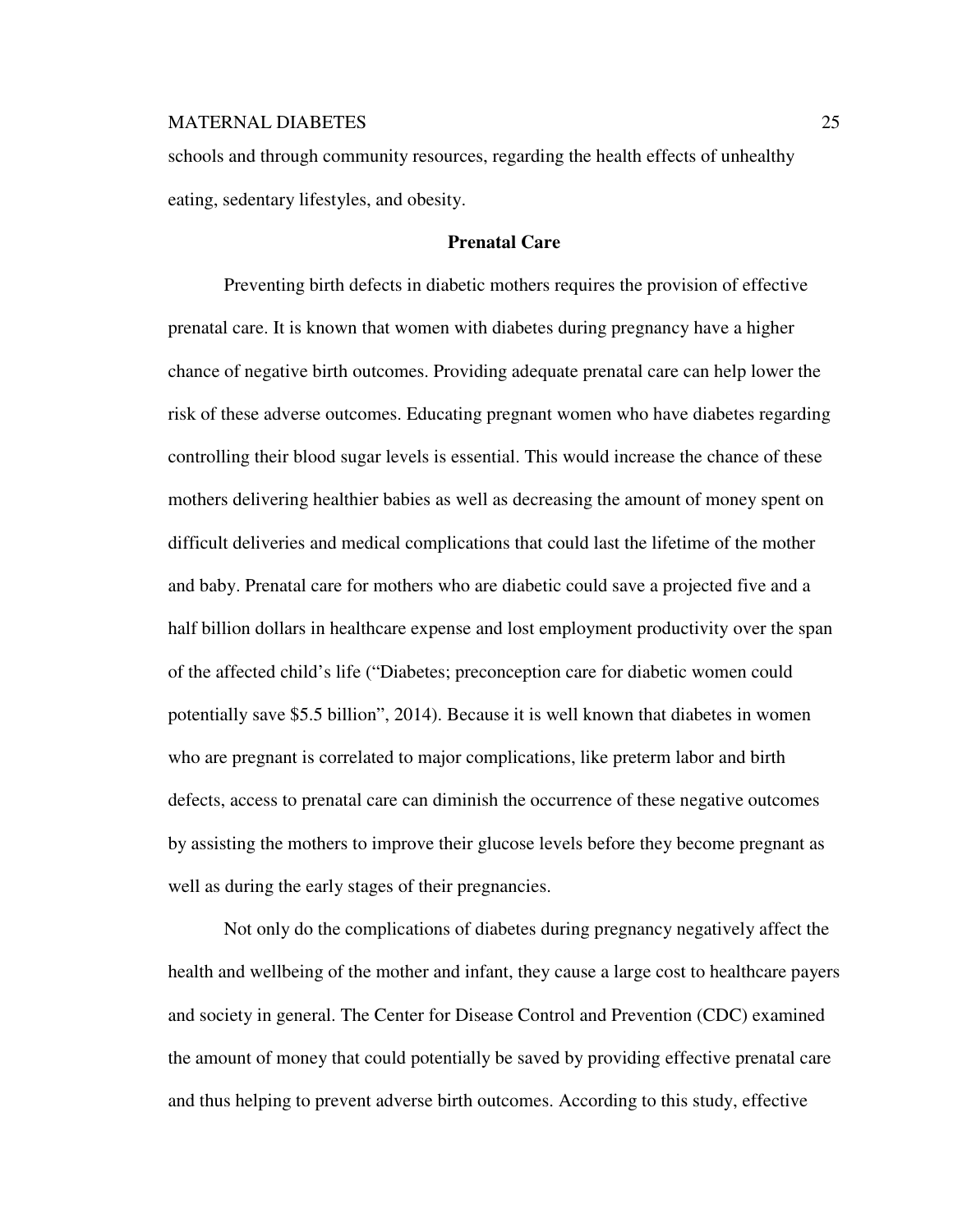prenatal care provided to pregnant women who were diagnosed with diabetes could prevent \$4.3 billion in healthcare costs to healthcare payers and society over the lifetime of the children born to these mothers ("Diabetes; preconception care for diabetic women could potentially save \$5.5 billion", 2014). Additionally, successful prenatal care provided to pregnant women who have undiagnosed diabetes could theoretically save another \$1.2 billion, which would equal a total of \$5.5 billion in avoided costs.

Although saving money is important, another benefit of early and effective prenatal care would be the avoidance of birth complications. This study estimated that every year, with universal prenatal care, 8,397 preterm births could possibly be avoided as well as 3,725 birth defects and 1,872 perinatal deaths.

These statistics show the importance of identifying women who are at risk for having pre-gestational diabetes mellitus and providing them with proper education as well as prenatal care ("Diabetes; preconception care for diabetic women could potentially save \$5.5 billion", 2014). In order to effectively decrease the number of cases of birth defects caused by diabetes mellitus, it is imperative to improve our methods of patient teaching to at risk groups as well as providing awareness and education to women of childbearing age ("Tips For Preventing Birth Defects", 2014).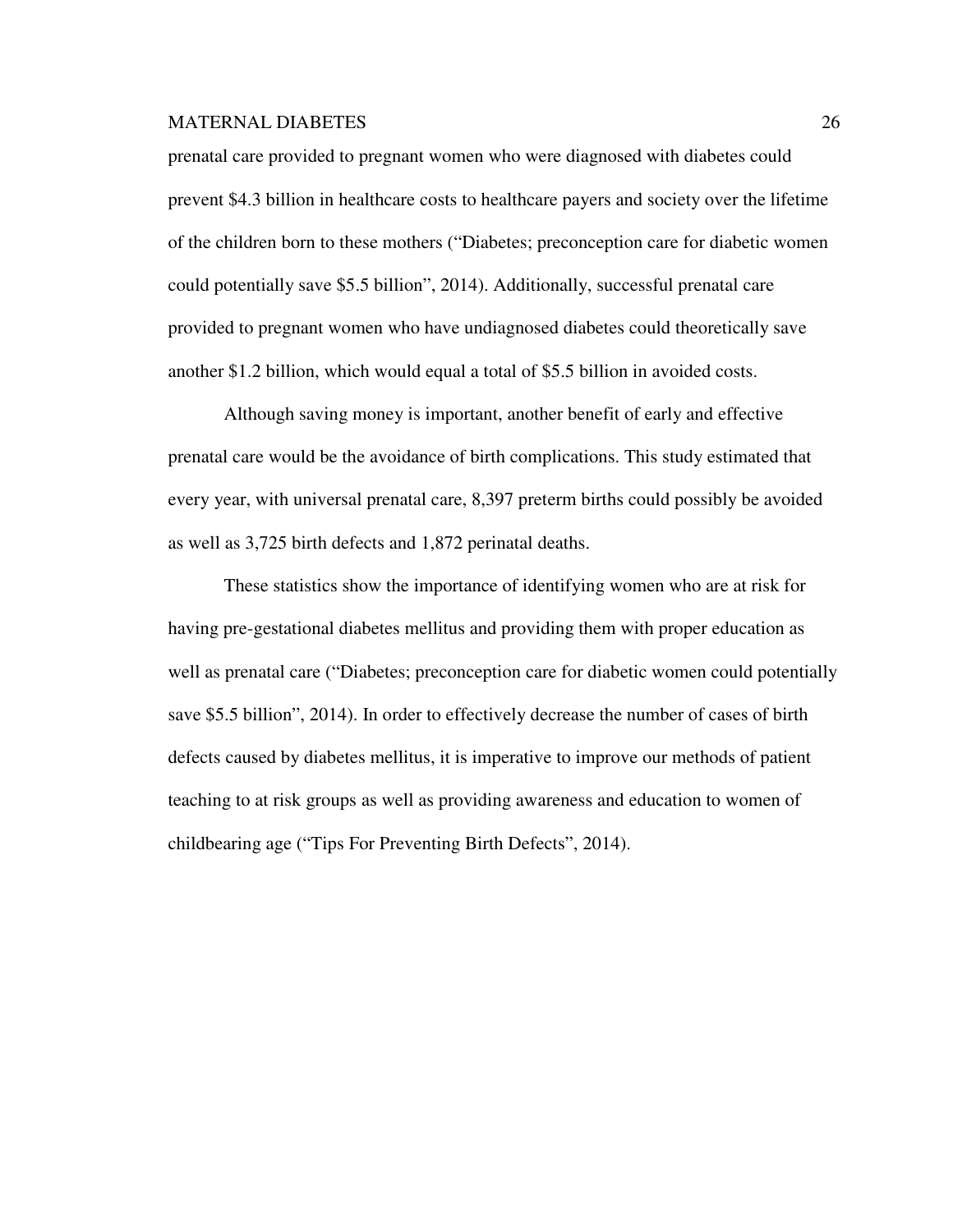#### References

- Agopian, A. J., Moulik, M., Gupta-Malhotra, M., Marengo, L. K., & Mitchell, L. E. (2012). Descriptive epidemiology of non-syndromic complete atrioventricular canal defects. *Paediatric & Perinatal Epidemiology*, *26*(6), 515-524. doi:10.1111/ppe.12006
- Almarzouki, A. A. (2012, December 31). Pregnancy outcome with controlled gestational diabetes: A single centre experience. *Pakistan Journal of Medical Sciences, 28*(4).
- Correa, A., Gilboa, S. M., Besser, L. M., Botto, L. D., Moore, C. A., Hobbs, C. A., … Reece, A. E. (2008, June 06). Diabetes mellitus and birth defects. *American Journal of Obstetrics and Gynecology, 199*(3), 237.e1 - 237.e9.
- Correa, A., Gilboa, S. M., Botto, L. D., Moore, C. A., Hobbs, C. A., Cleves, M. A., … Reece, E. A. (2012). Lack of periconceptional vitamins or supplements that contain folic acid and diabetes mellitus–associated birth defects. *American Journal of Obstetrics & Gynecology, 206*(3), 218.e1-218.e13.
- Currie, D. (2008). Pre-pregnancy diabetes raises risk of birth defects. *The Nation's Health, 38*(8), 21.
- Davidson, M., Ladewig, P., & London, M. (2012). *Maternal-newborn nursing & women's health* (9<sup>th</sup> ed.). Upper Saddle River, NJ: Pearson Education, Inc.

Diabetes; preconception care for diabetic women could potentially save \$5.5 billion. (2014). *NewsRx Health & Science*, 357. Retrieved from http://search.proquest.com/docview/1630019637?accountid=12085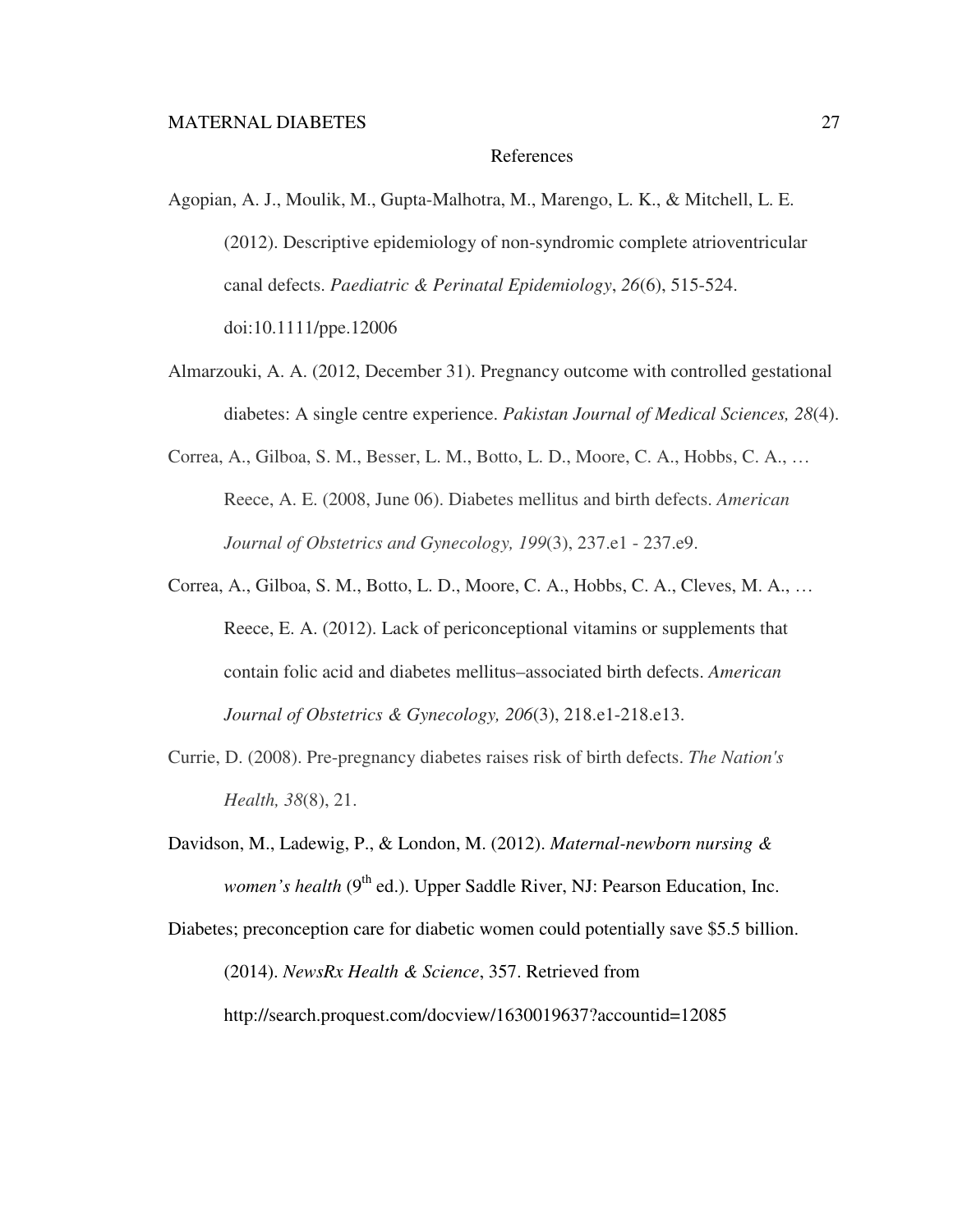Dunne, F., Brydon, P., Smith, K., & Gee, H. (2003). Pregnancy in women with type II diabetes: 12 years outcome data 1990-2002. *Diabetic Medicine: A Journal of The British Diabetic Association*, *20*(9), 734-738.

Fetal macrosomia. (24 May 2012). Mayo Clinic. Retrieved from http://www.mayoclinic.org/diseases-conditions/fetalmacrosomia/basics/definition/con-20035423

- Gestational diabetes. (24 March 2011). Mayo Clinic. Retrieved from http://www.mayoclinic.org/diseases-conditions/gestationaldiabetes/basics/symptoms/con-20014854
- Gilboa, S. M., Correa, A., Botto, L. D., Rasmussen, S. A., Waller, K. D., Hobbs, C. A., … Riehle-Colarusso, T. J. (January 2010). Association between prepregnancy body mass index and congenital heart defects. *American Journal of Obstetrics and Gynecology, 202*(1), 51.e1-51.e10.
- Guven, S., Matfin, G., & Kuenzi, J. A. (2009). Diabetes mellitus and the metabolic syndrome . In H. Surrena & H. Kogut (Eds.). *Pathophysiology: Concepts of altered health states* (pp. 1047-1077). Philadelphia, PA: Lippincott, Williams & Watkins.
- Khan, R., Ali, K., & Khan, Z. (2013). Maternal and fetal outcome of gestational diabetes mellitus. *Gomal Journal of Medical Sciences*, *11*(1), 88-91.
- Lale, S., Yu, S., & Ahmed, A. (2011). Complex congenital heart defects in association with maternal diabetes and partial deletion of the a2bp1 gene. *Fetal & Pediatric Pathology*, *30*(3), 161-166. doi:10.3109/15513815.2010.547555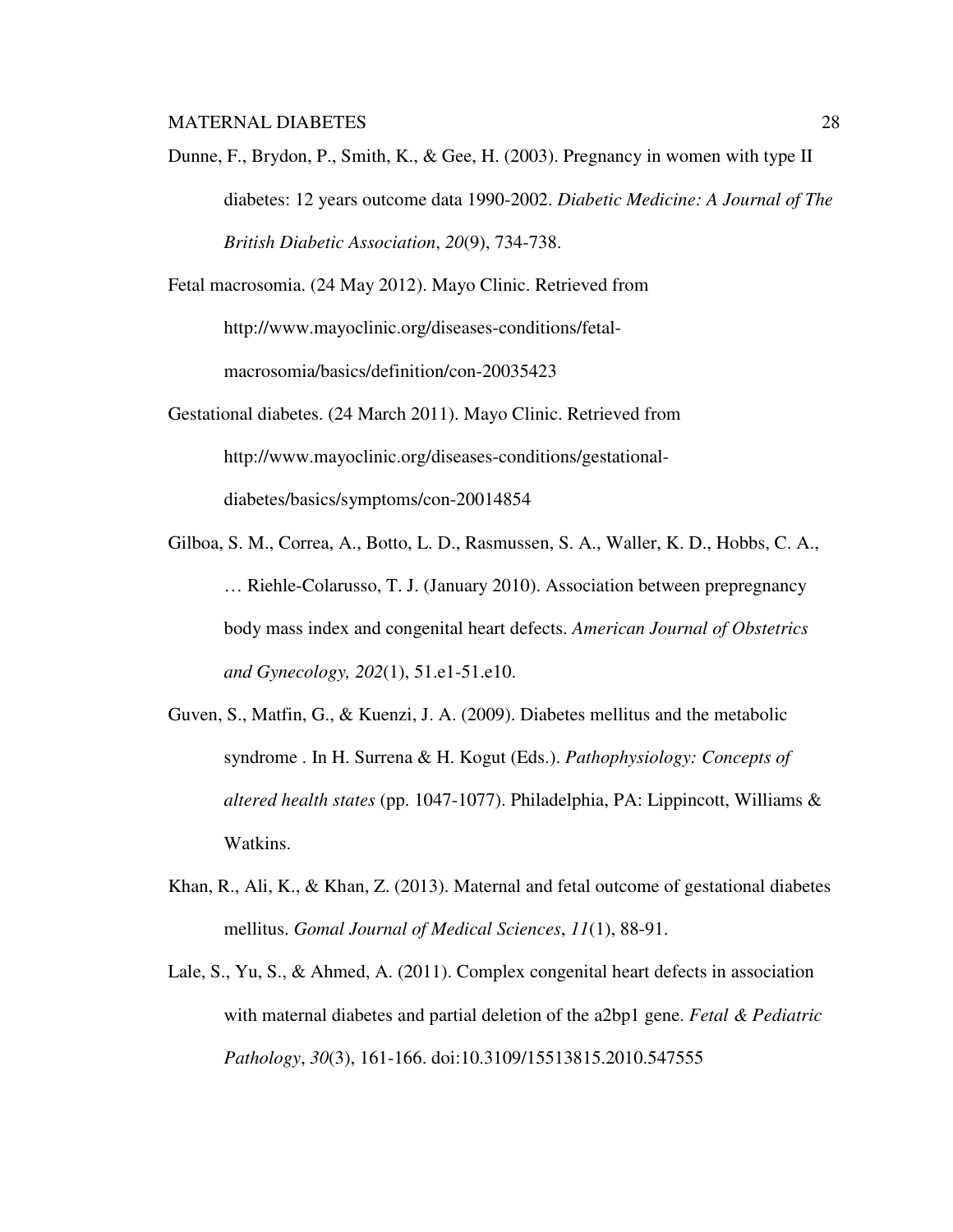- Lupo, P. J., Canfield, M. A., Chapa, C., Lu, W., Agopian, A. J., Mitchelle, L. E., Shaw, G. M., … MZhu, H. (26 March 2012). Diabetes and obesity-related genes and the risk of neural tube defects in the national birth defects prevention study. *American Journal of Epidemiology, 176*(12), 1101-1109.
- Martinez-Frias, M. L., Frias, J. P., Bermejo, E., Rodriguez-Pinilla, E., Prieto, L., & Frias, J. L. (2005). Pre-gestational maternal body mass index predicts an increased risk of congenital malformations in infants of mothers with gestational diabetes. *Diabetic Medicine, 22*(6), 775-781. doi:10.1111/j.1464-5491.2005.01492.x
- Michel, B. (2011). Diabetes mellitus. In K. Geen & J. Horn (Eds.) *Medical-surgical nursing* (pp.1218-1254). St. Louis, Missouri: Elsevier.
- Neural tube defects. (November 2012). March of Dimes. Retrieved from http://www.marchofdimes.org/baby/neural-tube-defects.aspx
- Oakley, G. P. (March 2012). Failing to prevent birth defects caused by maternal diabetes mellitus. *American Journal of Obstetrics & Gynecology, 206*(3), 179-180. Retrieved from http://dx.doi.org/10.1016/j.ajog.2011.12.019
- Parker, S. E., Werler, M. M., Shaw, G. M., Anderka, M., & Yazdy, M. M. (2012). Dietary glycemic index and the risk of birth defects. *American Journal of Epidemiology*, *176*(12), 1110-1120. doi:10.1093/aje/kws201
- Risk factors. (2014). International Diabetes Federation*.* Retrieved from http://www.idf.org/about-diabetes/risk-factors
- Sheffield, J. S., Butler-Koster, E. L., Casey, B. M., McIntier, D. D., & Leveno, K. J. (November 2002). Maternal diabetes mellitus and infant malformations. *Obstetrics & Gynecology, 100*(5), 925-930.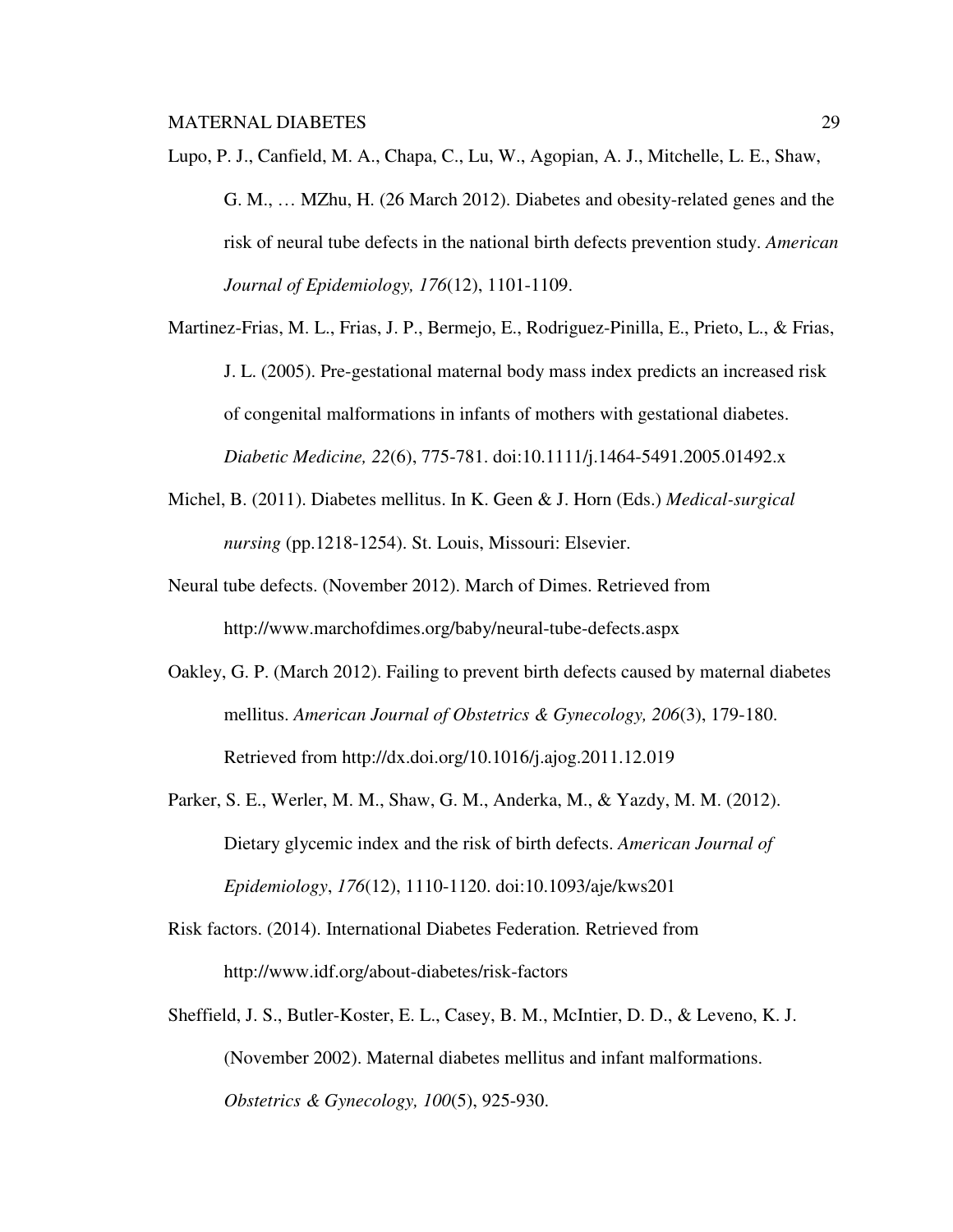- Splete, H. (2008, September 1). Pre-pregnancy diabetes triples risk of birth defects. *Family Practice News, 38*(17), 33.
- Tabib, A., Shirzad, N., Sheikhbahaei, S., Mohammadi, S., Qorbani, M., Haghpanah, V., & ... Baghaei-Tehrani, R. (2013). Cardiac malformations in fetuses of gestational and pre- gestational diabetic mothers. *Iranian Journal of Pediatrics*, *23*(6), 664- 668.
- Temple, R. C., Aldridge, V. J., & Murphy, H. R. (2006). Prepregnancy care and pregnancy outcomes in women with Type I diabetes. *Diabetes Care, 29*(8), 1744- 9.
- Tips for preventing birth defects. (2014). American Pregnancy Association. Retrieved from http://americanpregnancy.org/birth-defects/community-birth-defectsprevention/
- Van Belle, T. L, Coppieters, K. T., & Von Herrath, M. G. (01 January 2011). Type 1 diabetes: Etiology, immunology, and therapeutic strategies. *Physiological Reviews, 91*(1), 79-118. doi: 10.1152/physrev.00003.2010
- Waller, K. D., Shaw, G. M., Rasmussen, S. A., Hobbs, C. A. Canfield, M. A., Siega-Riz, A., … Correa, A. (August 2007). Prepregnancy obesity as a risk factor for structural birth defects. *Archives of Pediatric & Adolescent Medicine, 161*(8), 745-750.
- Watkins, M., Rasmussen, S., Honein, M., Botto, L., & Moore, C. (2003). Maternal obesity and risk for birth defects. *Pediatrics*, *111*(5), 1152-1158.